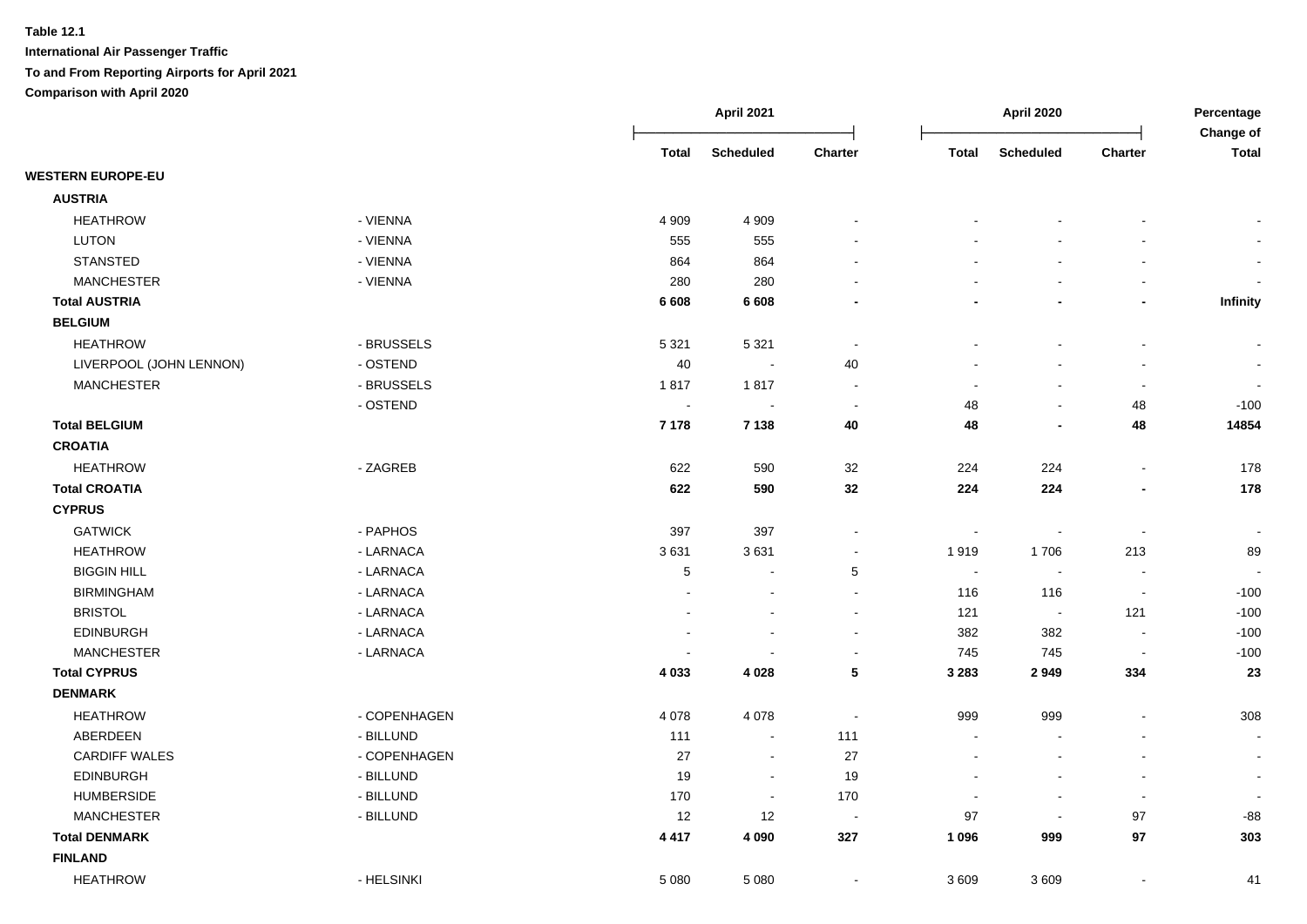|                         |                             | April 2021     |                          | April 2020               |                          |                  | Percentage<br>Change of |                          |
|-------------------------|-----------------------------|----------------|--------------------------|--------------------------|--------------------------|------------------|-------------------------|--------------------------|
|                         |                             | <b>Total</b>   | <b>Scheduled</b>         | <b>Charter</b>           | <b>Total</b>             | <b>Scheduled</b> | Charter                 | <b>Total</b>             |
| <b>EDINBURGH</b>        | - HELSINKI                  | 133            | 133                      | $\blacksquare$           |                          |                  |                         |                          |
| <b>MANCHESTER</b>       | - HELSINKI                  | 529            | 529                      |                          |                          |                  |                         |                          |
| <b>Total FINLAND</b>    |                             | 5742           | 5742                     |                          | 3 6 0 9                  | 3609             |                         | 59                       |
| <b>FRANCE</b>           |                             |                |                          |                          |                          |                  |                         |                          |
| <b>GATWICK</b>          | - PARIS (ORLY)              | 101            | 101                      |                          | $\overline{\phantom{a}}$ | $\blacksquare$   |                         |                          |
| <b>HEATHROW</b>         | - CHATEAUROUX DEOLS         |                |                          |                          | 58                       | 58               |                         | $-100$                   |
|                         | - LYON                      |                | $\overline{a}$           |                          | 103                      | 103              |                         | $-100$                   |
|                         | - MARSEILLE                 |                |                          |                          | 193                      | 193              | $\sim$                  | $-100$                   |
|                         | $-NICE$                     | 3 3 1 5        | 3 3 1 5                  | $\blacksquare$           | 1 1 3 8                  | 1 1 3 8          | $\sim$                  | 191                      |
|                         | - PARIS (CHARLES DE GAULLE) | 16 903         | 16 903                   | $\blacksquare$           | 3578                     | 3557             | 21                      | 372                      |
|                         | - TOULOUSE (BLAGNAC)        | $\sim$         | ۰                        | $\blacksquare$           | 135                      | 135              | $\sim$                  | $-100$                   |
| <b>BIGGIN HILL</b>      | - NICE                      | $\overline{c}$ | $\blacksquare$           | $\overline{2}$           | $\blacksquare$           |                  | $\sim$                  |                          |
|                         | - PARIS (LE BOURGET)        |                | ä,                       | $\overline{\phantom{a}}$ | $\mathbf{1}$             |                  | $\mathbf{1}$            | $-100$                   |
| <b>BIRMINGHAM</b>       | - CAEN                      | 92             | $\sim$                   | 92                       |                          |                  |                         | $\sim$                   |
|                         | - CLERMONT FERRAND          | 86             | $\blacksquare$           | 86                       |                          |                  |                         | $\sim$                   |
|                         | - PARIS (CHARLES DE GAULLE) | 1704           | 1704                     | $\overline{a}$           |                          |                  |                         | $\sim$                   |
| <b>BRISTOL</b>          | - BORDEAUX                  | 96             | $\ddot{\phantom{a}}$     | 96                       |                          |                  |                         | $\sim$                   |
|                         | - LA ROCHELLE               | 83             | $\blacksquare$           | 83                       |                          |                  |                         |                          |
|                         | - MONTPELLIER               | 45             | $\sim$                   | 45                       |                          |                  |                         | $\sim$                   |
| <b>CARDIFF WALES</b>    | - LORIENT                   | 72             | $\blacksquare$           | 72                       |                          |                  |                         | $\sim$                   |
| DONCASTER SHEFFIELD     | - PERPIGNAN                 | 59             | $\blacksquare$           | 59                       |                          |                  |                         | $\blacksquare$           |
|                         | - TOULOUSE (BLAGNAC)        | 105            | $\sim$                   | 105                      |                          |                  |                         | $\sim$                   |
| <b>EDINBURGH</b>        | - PARIS (CHARLES DE GAULLE) | 482            | 482                      | $\sim$                   | 425                      | 425              |                         | 13                       |
|                         | - PARIS (LE BOURGET)        | 91             | $\blacksquare$           | 91                       | $\overline{a}$           |                  |                         | $\sim$                   |
| <b>EXETER</b>           | - LYON                      | 82             | $\sim$                   | 82                       |                          |                  |                         | $\sim$                   |
| <b>GLASGOW</b>          | - MONTPELLIER               | 88             | $\blacksquare$           | 88                       |                          |                  |                         | $\sim$                   |
| <b>JERSEY</b>           | - RENNES                    | 112            | $\blacksquare$           | 112                      |                          |                  |                         | $\sim$                   |
| LIVERPOOL (JOHN LENNON) | - PERPIGNAN                 | 233            | $\blacksquare$           | 233                      |                          |                  |                         | $\sim$                   |
| <b>MANCHESTER</b>       | - LA ROCHELLE               | 108            | $\sim$                   | 108                      |                          |                  |                         | $\sim$                   |
|                         | - PARIS (CHARLES DE GAULLE) | 5 3 3 2        | 5 1 7 6                  | 156                      |                          |                  | $\sim$                  | $\overline{\phantom{a}}$ |
| <b>NEWCASTLE</b>        | - PARIS (CHARLES DE GAULLE) | 350            | 350                      |                          | $\overline{\phantom{a}}$ |                  |                         |                          |
| <b>Total FRANCE</b>     |                             | 29 541         | 28 031                   | 1510                     | 5 6 3 1                  | 5 609            | 22                      | 425                      |
| <b>GERMANY</b>          |                             |                |                          |                          |                          |                  |                         |                          |
| <b>GATWICK</b>          | - BERLIN BRANDENBURG        | 938            | 938                      |                          |                          |                  |                         |                          |
|                         | - MUNICH                    | 45             | $\overline{\phantom{a}}$ | 45                       |                          |                  |                         |                          |
| <b>HEATHROW</b>         | - BERLIN (TEGEL)            |                | $\blacksquare$           | $\sim$                   | 1 4 0 6                  | 1 4 0 6          |                         | $-100$                   |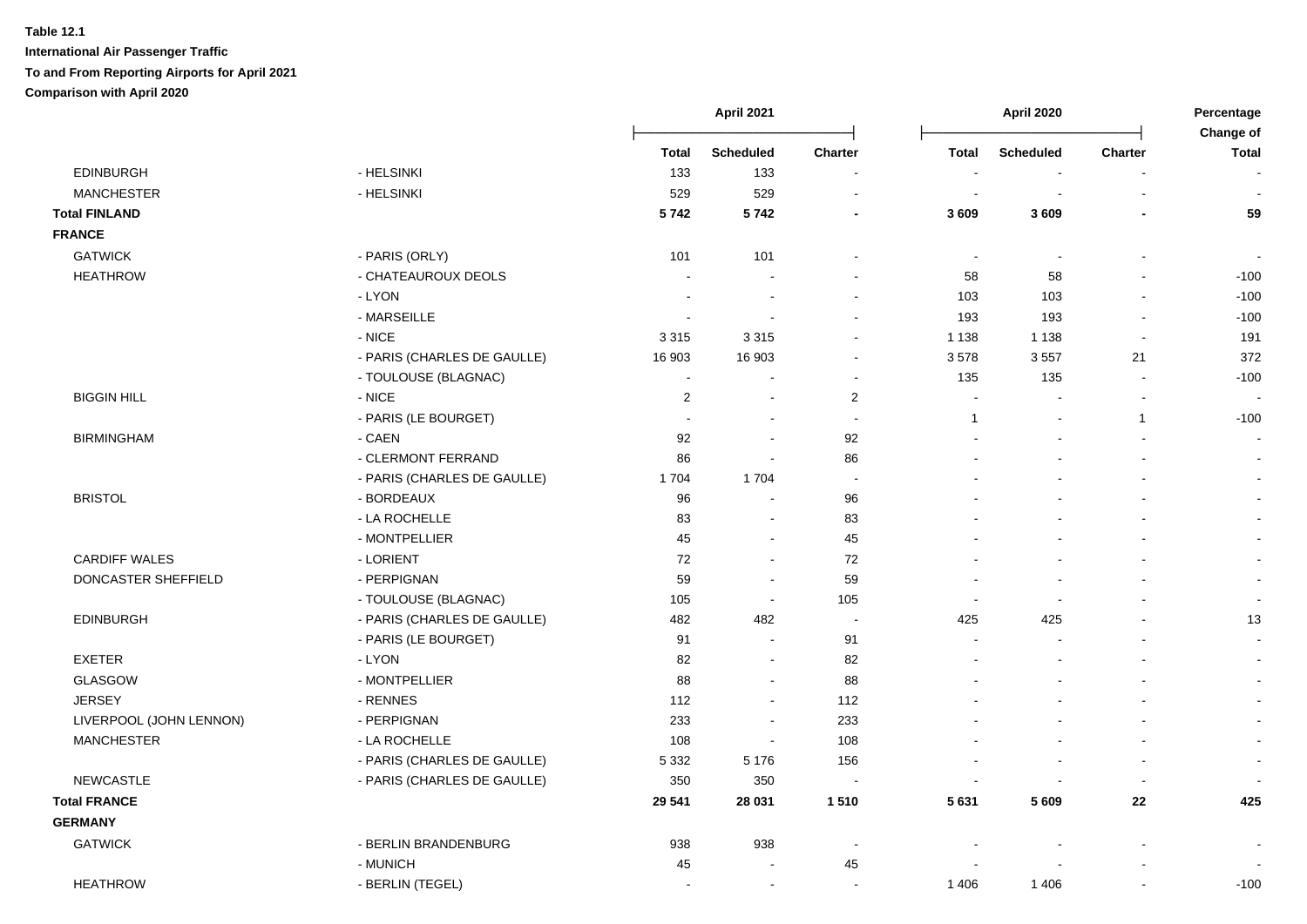|                        |                      |                          | April 2021               |                          |                | April 2020               |                          |                           |
|------------------------|----------------------|--------------------------|--------------------------|--------------------------|----------------|--------------------------|--------------------------|---------------------------|
|                        |                      | <b>Total</b>             | <b>Scheduled</b>         | Charter                  | Total          | <b>Scheduled</b>         | Charter                  | Change of<br><b>Total</b> |
|                        | - BERLIN BRANDENBURG | 2019                     | 2019                     | $\sim$                   | $\sim$         | $\sim$                   | $\sim$                   |                           |
|                        | - DUSSELDORF         | 1740                     | 1740                     | $\blacksquare$           | 1 307          | 1 307                    | $\sim$                   | 33                        |
|                        | - FRANKFURT MAIN     | 12 9 22                  | 12 861                   | 61                       | 9413           | 9413                     | $\blacksquare$           | 37                        |
|                        | - HAMBURG            | 1864                     | 1864                     | $\sim$                   | $\blacksquare$ |                          | $\blacksquare$           |                           |
|                        | - HANOVER            | $\overline{\phantom{a}}$ | $\sim$                   | $\sim$                   | 68             | 68                       | $\blacksquare$           | $-100$                    |
|                        | - MUNICH             | 3779                     | 3779                     |                          | 626            | 626                      | ä,                       | 504                       |
|                        | - STUTTGART          | 686                      | 686                      |                          |                |                          | $\blacksquare$           |                           |
| <b>LONDON CITY</b>     | - DUSSELDORF         | 577                      | 577                      |                          |                |                          | $\blacksquare$           | $\sim$                    |
|                        | - FRANKFURT MAIN     | 1 0 3 3                  | 1 0 3 3                  |                          | $\blacksquare$ |                          |                          | $\sim$                    |
| <b>STANSTED</b>        | - BERLIN BRANDENBURG | 425                      | 425                      |                          | 1 1 3 9        | 1 1 3 9                  |                          | $-63$                     |
| <b>BIRMINGHAM</b>      | - FRANKFURT MAIN     | 1558                     | 1558                     |                          | $\blacksquare$ |                          |                          |                           |
| <b>EDINBURGH</b>       | - DUSSELDORF         | $\sim$                   | $\sim$                   |                          | 67             | 67                       | $\overline{a}$           | $-100$                    |
|                        | - FRANKFURT MAIN     | 529                      | 529                      | $\sim$                   |                |                          |                          |                           |
| <b>MANCHESTER</b>      | - DORTMUND           | 202                      | $\sim$                   | 202                      |                |                          |                          |                           |
|                        | - DUSSELDORF         | 537                      | 537                      | $\sim$                   |                |                          |                          |                           |
|                        | - FRANKFURT MAIN     | 4 2 2 8                  | 4 2 2 8                  | $\sim$                   |                |                          |                          |                           |
|                        | - MUNICH             | 382                      | 382                      | $\sim$                   |                |                          |                          | $\sim$                    |
|                        | - PADERBORN          | 63                       | $\overline{\phantom{a}}$ | 63                       |                |                          | $\blacksquare$           |                           |
| <b>Total GERMANY</b>   |                      | 33 5 27                  | 33 156                   | 371                      | 14 0 26        | 14 0 26                  | $\blacksquare$           | 139                       |
| <b>GIBRALTAR</b>       |                      |                          |                          |                          |                |                          |                          |                           |
| <b>GATWICK</b>         | - GIBRALTAR          | 981                      | 981                      | $\sim$                   | $\blacksquare$ |                          | $\overline{\phantom{a}}$ |                           |
| <b>HEATHROW</b>        | - GIBRALTAR          | 2630                     | 2630                     | $\sim$                   | 1 0 7 7        | 1 0 7 7                  | $\blacksquare$           | 144                       |
| <b>Total GIBRALTAR</b> |                      | 3611                     | 3611                     | $\blacksquare$           | 1 0 7 7        | 1 0 7 7                  |                          | 235                       |
| <b>GREECE</b>          |                      |                          |                          |                          |                |                          |                          |                           |
|                        | - ATHENS             | 10 019                   | 10 019                   | $\sim$                   | 257            | $\sim$                   | 257                      | 3798                      |
| <b>LUTON</b>           | - HERAKLION          | 171                      | 171                      |                          |                |                          | $\overline{\phantom{a}}$ | $\blacksquare$            |
|                        | - SALONIKA           | 536                      | 536                      |                          |                |                          | $\sim$                   |                           |
| <b>STANSTED</b>        | - ATHENS             | 1 1 8 4                  | 1 1 8 4                  |                          | $30\,$         |                          | $30\,$                   | 3847                      |
| <b>EDINBURGH</b>       | - ATHENS             | 75                       | 75                       |                          |                |                          | $\blacksquare$           |                           |
| <b>Total GREECE</b>    |                      | 11 985                   | 11 985                   | $\overline{\phantom{a}}$ | 287            | $\overline{\phantom{a}}$ | 287                      | 4076                      |
| <b>IRISH REPUBLIC</b>  |                      |                          |                          |                          |                |                          |                          |                           |
| <b>GATWICK</b>         | - DUBLIN             | $\sim$                   | и,                       |                          | 1529           | 1529                     | $\blacksquare$           | $-100$                    |
| <b>HEATHROW</b>        | $-CORK$              | 2 3 6 9                  | 2 3 6 9                  | $\sim$                   | 732            | 732                      | $\overline{\phantom{a}}$ | 224                       |
|                        | - DUBLIN             | 14 2 24                  | 14 2 24                  | $\sim$                   | 4 2 3 3        | 4 2 3 3                  | $\sim$                   | 236                       |
|                        | - SHANNON            |                          |                          |                          | 83             | 83                       | $\sim$                   | $-100$                    |
| <b>STANSTED</b>        | $-CORK$              |                          | $\sim$                   |                          | 398            | 398                      | $\mathbf{r}$             | $-100$                    |
|                        |                      |                          |                          |                          |                |                          |                          |                           |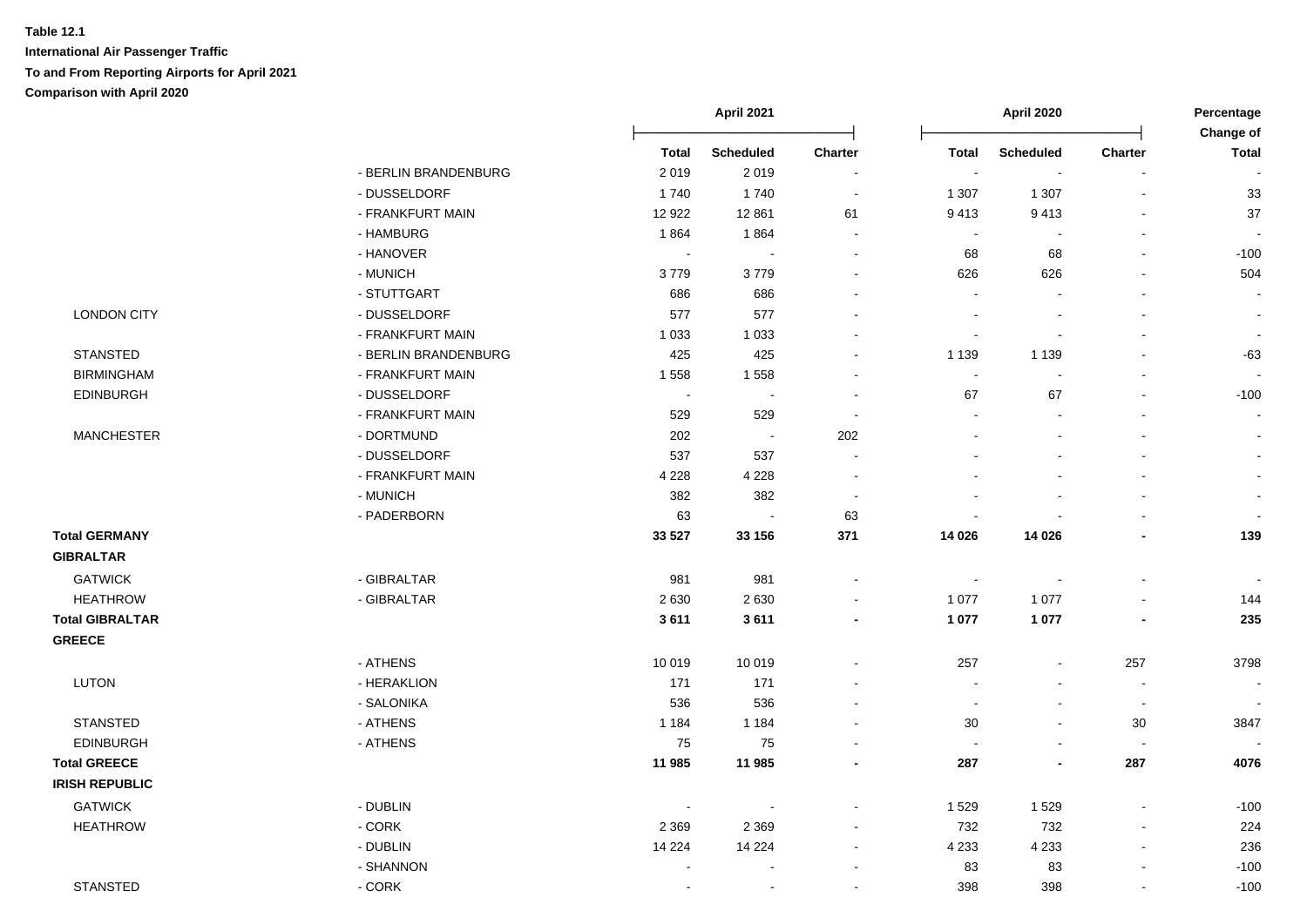| <b>Scheduled</b><br>Charter<br><b>Scheduled</b><br><b>Charter</b><br><b>Total</b><br><b>Total</b><br><b>Total</b><br>- DUBLIN<br>$\sqrt{5}$<br>530<br>7 3 4 2<br>7 3 4 2<br>1 1 6 5<br>1 1 6 0<br>$\blacksquare$<br><b>BIRMINGHAM</b><br>- DUBLIN<br>1802<br>1802<br>526<br>526<br>243<br>$\blacksquare$<br>- SHANNON<br>78<br>78<br>$\sim$<br>$\sim$<br>$\overline{a}$<br>÷,<br>$\overline{\phantom{a}}$<br><b>BRISTOL</b><br>- DUBLIN<br>236<br>236<br>$-100$<br>$\overline{a}$<br>$\sim$<br>$\sim$<br><b>CARDIFF WALES</b><br>- DUBLIN<br>100<br>100<br>$\mathcal{L}_{\mathcal{A}}$<br>$\sim$<br>$\sim$<br>$\sim$<br><b>EDINBURGH</b><br>- DUBLIN<br>280<br>1956<br>1956<br>280<br>599<br>$\sim$<br><b>EXETER</b><br>- DUBLIN<br>90<br>90<br>$\sim$<br>$\sim$<br>$\sim$<br>$\sim$<br><b>GLASGOW</b><br>- DUBLIN<br>518<br>320<br>320<br>518<br>62<br>$\sim$<br><b>GUERNSEY</b><br>- DUBLIN<br>$\overline{7}$<br>$\overline{7}$<br>$\mathcal{L}_{\mathcal{A}}$<br>$\sim$<br>$\sim$<br>$\sim$<br>$\overline{\phantom{a}}$<br><b>MANCHESTER</b><br>- DUBLIN<br>3657<br>3657<br>365<br>786<br>786<br>÷.<br>$\sim$<br>212<br><b>Total IRISH REPUBLIC</b><br>32 143<br>31 868<br>275<br>10 288<br>10 283<br>$5\phantom{.0}$<br><b>ITALY</b><br><b>GATWICK</b><br>- FLORENCE<br>73<br>73<br>$\sim$<br>- MILAN (MALPENSA)<br>822<br>822<br>$\sim$<br>- ROME (FIUMICINO)<br>55<br>55<br>$\sim$<br>- VENICE<br>387<br>387<br>$\sim$<br><b>HEATHROW</b><br>- BOLOGNA<br>72<br>72<br>$\sim$<br>- CATANIA (FONTANAROSSA)<br>24<br>24<br>$\sim$<br>$\mathbf{r}$<br>- MILAN (LINATE)<br>6 3 5 5<br>6 3 5 5<br>$\sim$<br>$\sim$<br>- PALERMO<br>24<br>24<br>$\sim$<br>$\blacksquare$<br>- ROME (FIUMICINO)<br>9937<br>9627<br>9583<br>9583<br>310<br>4<br>- VENICE<br>907<br>907<br>$\sim$<br>$\blacksquare$<br>$\sim$<br>172<br><b>LUTON</b><br>- CATANIA (FONTANAROSSA)<br>172<br>$\blacksquare$<br>- MILAN (MALPENSA)<br>2 3 1 8<br>2 3 1 8<br>$\sim$<br><b>STANSTED</b><br>- BERGAMO<br>2718<br>2718<br>$\sim$<br>- BOLOGNA<br>629<br>629<br>$\sim$<br>- MILAN (MALPENSA)<br>906<br>906<br>$\sim$<br>- NAPLES<br>827<br>827<br>$\sim$<br>- PISA<br>534<br>534<br>$\blacksquare$<br>- ROME (CIAMPINO)<br>2 0 2 9<br>2 0 2 9<br>$\blacksquare$<br>- VENICE<br>692<br>692<br>$\sim$<br>$\sim$<br>ABERDEEN<br>- CATANIA (FONTANAROSSA)<br>17<br>17<br>$\sim$<br>$\sim$<br><b>BIRMINGHAM</b><br>- BOLOGNA<br>135<br>135<br>$\sim$<br>$\sim$<br>$\sim$<br><b>BRISTOL</b><br>- PARMA<br>88<br>88<br>$\sim$<br>$\sim$<br>$\sim$<br>$\sim$<br><b>EDINBURGH</b><br>- MILAN (MALPENSA)<br>79<br>$\bf 79$<br>$-100$<br>$\sim$<br>$\overline{\phantom{a}}$<br>- PARMA<br>82<br>82<br>$\sim$<br>$\sim$<br>$\sim$<br>$\sim$<br>$\blacksquare$ |  | April 2021 |  | <b>April 2020</b> |  | Percentage<br>Change of |  |
|-----------------------------------------------------------------------------------------------------------------------------------------------------------------------------------------------------------------------------------------------------------------------------------------------------------------------------------------------------------------------------------------------------------------------------------------------------------------------------------------------------------------------------------------------------------------------------------------------------------------------------------------------------------------------------------------------------------------------------------------------------------------------------------------------------------------------------------------------------------------------------------------------------------------------------------------------------------------------------------------------------------------------------------------------------------------------------------------------------------------------------------------------------------------------------------------------------------------------------------------------------------------------------------------------------------------------------------------------------------------------------------------------------------------------------------------------------------------------------------------------------------------------------------------------------------------------------------------------------------------------------------------------------------------------------------------------------------------------------------------------------------------------------------------------------------------------------------------------------------------------------------------------------------------------------------------------------------------------------------------------------------------------------------------------------------------------------------------------------------------------------------------------------------------------------------------------------------------------------------------------------------------------------------------------------------------------------------------------------------------------------------------------------------------------------------------------------------------------------------------------------------------------------------------------------------------------------------------------------------------------------------------------------------------------------------------------------------------------|--|------------|--|-------------------|--|-------------------------|--|
|                                                                                                                                                                                                                                                                                                                                                                                                                                                                                                                                                                                                                                                                                                                                                                                                                                                                                                                                                                                                                                                                                                                                                                                                                                                                                                                                                                                                                                                                                                                                                                                                                                                                                                                                                                                                                                                                                                                                                                                                                                                                                                                                                                                                                                                                                                                                                                                                                                                                                                                                                                                                                                                                                                                       |  |            |  |                   |  |                         |  |
|                                                                                                                                                                                                                                                                                                                                                                                                                                                                                                                                                                                                                                                                                                                                                                                                                                                                                                                                                                                                                                                                                                                                                                                                                                                                                                                                                                                                                                                                                                                                                                                                                                                                                                                                                                                                                                                                                                                                                                                                                                                                                                                                                                                                                                                                                                                                                                                                                                                                                                                                                                                                                                                                                                                       |  |            |  |                   |  |                         |  |
|                                                                                                                                                                                                                                                                                                                                                                                                                                                                                                                                                                                                                                                                                                                                                                                                                                                                                                                                                                                                                                                                                                                                                                                                                                                                                                                                                                                                                                                                                                                                                                                                                                                                                                                                                                                                                                                                                                                                                                                                                                                                                                                                                                                                                                                                                                                                                                                                                                                                                                                                                                                                                                                                                                                       |  |            |  |                   |  |                         |  |
|                                                                                                                                                                                                                                                                                                                                                                                                                                                                                                                                                                                                                                                                                                                                                                                                                                                                                                                                                                                                                                                                                                                                                                                                                                                                                                                                                                                                                                                                                                                                                                                                                                                                                                                                                                                                                                                                                                                                                                                                                                                                                                                                                                                                                                                                                                                                                                                                                                                                                                                                                                                                                                                                                                                       |  |            |  |                   |  |                         |  |
|                                                                                                                                                                                                                                                                                                                                                                                                                                                                                                                                                                                                                                                                                                                                                                                                                                                                                                                                                                                                                                                                                                                                                                                                                                                                                                                                                                                                                                                                                                                                                                                                                                                                                                                                                                                                                                                                                                                                                                                                                                                                                                                                                                                                                                                                                                                                                                                                                                                                                                                                                                                                                                                                                                                       |  |            |  |                   |  |                         |  |
|                                                                                                                                                                                                                                                                                                                                                                                                                                                                                                                                                                                                                                                                                                                                                                                                                                                                                                                                                                                                                                                                                                                                                                                                                                                                                                                                                                                                                                                                                                                                                                                                                                                                                                                                                                                                                                                                                                                                                                                                                                                                                                                                                                                                                                                                                                                                                                                                                                                                                                                                                                                                                                                                                                                       |  |            |  |                   |  |                         |  |
|                                                                                                                                                                                                                                                                                                                                                                                                                                                                                                                                                                                                                                                                                                                                                                                                                                                                                                                                                                                                                                                                                                                                                                                                                                                                                                                                                                                                                                                                                                                                                                                                                                                                                                                                                                                                                                                                                                                                                                                                                                                                                                                                                                                                                                                                                                                                                                                                                                                                                                                                                                                                                                                                                                                       |  |            |  |                   |  |                         |  |
|                                                                                                                                                                                                                                                                                                                                                                                                                                                                                                                                                                                                                                                                                                                                                                                                                                                                                                                                                                                                                                                                                                                                                                                                                                                                                                                                                                                                                                                                                                                                                                                                                                                                                                                                                                                                                                                                                                                                                                                                                                                                                                                                                                                                                                                                                                                                                                                                                                                                                                                                                                                                                                                                                                                       |  |            |  |                   |  |                         |  |
|                                                                                                                                                                                                                                                                                                                                                                                                                                                                                                                                                                                                                                                                                                                                                                                                                                                                                                                                                                                                                                                                                                                                                                                                                                                                                                                                                                                                                                                                                                                                                                                                                                                                                                                                                                                                                                                                                                                                                                                                                                                                                                                                                                                                                                                                                                                                                                                                                                                                                                                                                                                                                                                                                                                       |  |            |  |                   |  |                         |  |
|                                                                                                                                                                                                                                                                                                                                                                                                                                                                                                                                                                                                                                                                                                                                                                                                                                                                                                                                                                                                                                                                                                                                                                                                                                                                                                                                                                                                                                                                                                                                                                                                                                                                                                                                                                                                                                                                                                                                                                                                                                                                                                                                                                                                                                                                                                                                                                                                                                                                                                                                                                                                                                                                                                                       |  |            |  |                   |  |                         |  |
|                                                                                                                                                                                                                                                                                                                                                                                                                                                                                                                                                                                                                                                                                                                                                                                                                                                                                                                                                                                                                                                                                                                                                                                                                                                                                                                                                                                                                                                                                                                                                                                                                                                                                                                                                                                                                                                                                                                                                                                                                                                                                                                                                                                                                                                                                                                                                                                                                                                                                                                                                                                                                                                                                                                       |  |            |  |                   |  |                         |  |
|                                                                                                                                                                                                                                                                                                                                                                                                                                                                                                                                                                                                                                                                                                                                                                                                                                                                                                                                                                                                                                                                                                                                                                                                                                                                                                                                                                                                                                                                                                                                                                                                                                                                                                                                                                                                                                                                                                                                                                                                                                                                                                                                                                                                                                                                                                                                                                                                                                                                                                                                                                                                                                                                                                                       |  |            |  |                   |  |                         |  |
|                                                                                                                                                                                                                                                                                                                                                                                                                                                                                                                                                                                                                                                                                                                                                                                                                                                                                                                                                                                                                                                                                                                                                                                                                                                                                                                                                                                                                                                                                                                                                                                                                                                                                                                                                                                                                                                                                                                                                                                                                                                                                                                                                                                                                                                                                                                                                                                                                                                                                                                                                                                                                                                                                                                       |  |            |  |                   |  |                         |  |
|                                                                                                                                                                                                                                                                                                                                                                                                                                                                                                                                                                                                                                                                                                                                                                                                                                                                                                                                                                                                                                                                                                                                                                                                                                                                                                                                                                                                                                                                                                                                                                                                                                                                                                                                                                                                                                                                                                                                                                                                                                                                                                                                                                                                                                                                                                                                                                                                                                                                                                                                                                                                                                                                                                                       |  |            |  |                   |  |                         |  |
|                                                                                                                                                                                                                                                                                                                                                                                                                                                                                                                                                                                                                                                                                                                                                                                                                                                                                                                                                                                                                                                                                                                                                                                                                                                                                                                                                                                                                                                                                                                                                                                                                                                                                                                                                                                                                                                                                                                                                                                                                                                                                                                                                                                                                                                                                                                                                                                                                                                                                                                                                                                                                                                                                                                       |  |            |  |                   |  |                         |  |
|                                                                                                                                                                                                                                                                                                                                                                                                                                                                                                                                                                                                                                                                                                                                                                                                                                                                                                                                                                                                                                                                                                                                                                                                                                                                                                                                                                                                                                                                                                                                                                                                                                                                                                                                                                                                                                                                                                                                                                                                                                                                                                                                                                                                                                                                                                                                                                                                                                                                                                                                                                                                                                                                                                                       |  |            |  |                   |  |                         |  |
|                                                                                                                                                                                                                                                                                                                                                                                                                                                                                                                                                                                                                                                                                                                                                                                                                                                                                                                                                                                                                                                                                                                                                                                                                                                                                                                                                                                                                                                                                                                                                                                                                                                                                                                                                                                                                                                                                                                                                                                                                                                                                                                                                                                                                                                                                                                                                                                                                                                                                                                                                                                                                                                                                                                       |  |            |  |                   |  |                         |  |
|                                                                                                                                                                                                                                                                                                                                                                                                                                                                                                                                                                                                                                                                                                                                                                                                                                                                                                                                                                                                                                                                                                                                                                                                                                                                                                                                                                                                                                                                                                                                                                                                                                                                                                                                                                                                                                                                                                                                                                                                                                                                                                                                                                                                                                                                                                                                                                                                                                                                                                                                                                                                                                                                                                                       |  |            |  |                   |  |                         |  |
|                                                                                                                                                                                                                                                                                                                                                                                                                                                                                                                                                                                                                                                                                                                                                                                                                                                                                                                                                                                                                                                                                                                                                                                                                                                                                                                                                                                                                                                                                                                                                                                                                                                                                                                                                                                                                                                                                                                                                                                                                                                                                                                                                                                                                                                                                                                                                                                                                                                                                                                                                                                                                                                                                                                       |  |            |  |                   |  |                         |  |
|                                                                                                                                                                                                                                                                                                                                                                                                                                                                                                                                                                                                                                                                                                                                                                                                                                                                                                                                                                                                                                                                                                                                                                                                                                                                                                                                                                                                                                                                                                                                                                                                                                                                                                                                                                                                                                                                                                                                                                                                                                                                                                                                                                                                                                                                                                                                                                                                                                                                                                                                                                                                                                                                                                                       |  |            |  |                   |  |                         |  |
|                                                                                                                                                                                                                                                                                                                                                                                                                                                                                                                                                                                                                                                                                                                                                                                                                                                                                                                                                                                                                                                                                                                                                                                                                                                                                                                                                                                                                                                                                                                                                                                                                                                                                                                                                                                                                                                                                                                                                                                                                                                                                                                                                                                                                                                                                                                                                                                                                                                                                                                                                                                                                                                                                                                       |  |            |  |                   |  |                         |  |
|                                                                                                                                                                                                                                                                                                                                                                                                                                                                                                                                                                                                                                                                                                                                                                                                                                                                                                                                                                                                                                                                                                                                                                                                                                                                                                                                                                                                                                                                                                                                                                                                                                                                                                                                                                                                                                                                                                                                                                                                                                                                                                                                                                                                                                                                                                                                                                                                                                                                                                                                                                                                                                                                                                                       |  |            |  |                   |  |                         |  |
|                                                                                                                                                                                                                                                                                                                                                                                                                                                                                                                                                                                                                                                                                                                                                                                                                                                                                                                                                                                                                                                                                                                                                                                                                                                                                                                                                                                                                                                                                                                                                                                                                                                                                                                                                                                                                                                                                                                                                                                                                                                                                                                                                                                                                                                                                                                                                                                                                                                                                                                                                                                                                                                                                                                       |  |            |  |                   |  |                         |  |
|                                                                                                                                                                                                                                                                                                                                                                                                                                                                                                                                                                                                                                                                                                                                                                                                                                                                                                                                                                                                                                                                                                                                                                                                                                                                                                                                                                                                                                                                                                                                                                                                                                                                                                                                                                                                                                                                                                                                                                                                                                                                                                                                                                                                                                                                                                                                                                                                                                                                                                                                                                                                                                                                                                                       |  |            |  |                   |  |                         |  |
|                                                                                                                                                                                                                                                                                                                                                                                                                                                                                                                                                                                                                                                                                                                                                                                                                                                                                                                                                                                                                                                                                                                                                                                                                                                                                                                                                                                                                                                                                                                                                                                                                                                                                                                                                                                                                                                                                                                                                                                                                                                                                                                                                                                                                                                                                                                                                                                                                                                                                                                                                                                                                                                                                                                       |  |            |  |                   |  |                         |  |
|                                                                                                                                                                                                                                                                                                                                                                                                                                                                                                                                                                                                                                                                                                                                                                                                                                                                                                                                                                                                                                                                                                                                                                                                                                                                                                                                                                                                                                                                                                                                                                                                                                                                                                                                                                                                                                                                                                                                                                                                                                                                                                                                                                                                                                                                                                                                                                                                                                                                                                                                                                                                                                                                                                                       |  |            |  |                   |  |                         |  |
|                                                                                                                                                                                                                                                                                                                                                                                                                                                                                                                                                                                                                                                                                                                                                                                                                                                                                                                                                                                                                                                                                                                                                                                                                                                                                                                                                                                                                                                                                                                                                                                                                                                                                                                                                                                                                                                                                                                                                                                                                                                                                                                                                                                                                                                                                                                                                                                                                                                                                                                                                                                                                                                                                                                       |  |            |  |                   |  |                         |  |
|                                                                                                                                                                                                                                                                                                                                                                                                                                                                                                                                                                                                                                                                                                                                                                                                                                                                                                                                                                                                                                                                                                                                                                                                                                                                                                                                                                                                                                                                                                                                                                                                                                                                                                                                                                                                                                                                                                                                                                                                                                                                                                                                                                                                                                                                                                                                                                                                                                                                                                                                                                                                                                                                                                                       |  |            |  |                   |  |                         |  |
|                                                                                                                                                                                                                                                                                                                                                                                                                                                                                                                                                                                                                                                                                                                                                                                                                                                                                                                                                                                                                                                                                                                                                                                                                                                                                                                                                                                                                                                                                                                                                                                                                                                                                                                                                                                                                                                                                                                                                                                                                                                                                                                                                                                                                                                                                                                                                                                                                                                                                                                                                                                                                                                                                                                       |  |            |  |                   |  |                         |  |
|                                                                                                                                                                                                                                                                                                                                                                                                                                                                                                                                                                                                                                                                                                                                                                                                                                                                                                                                                                                                                                                                                                                                                                                                                                                                                                                                                                                                                                                                                                                                                                                                                                                                                                                                                                                                                                                                                                                                                                                                                                                                                                                                                                                                                                                                                                                                                                                                                                                                                                                                                                                                                                                                                                                       |  |            |  |                   |  |                         |  |
|                                                                                                                                                                                                                                                                                                                                                                                                                                                                                                                                                                                                                                                                                                                                                                                                                                                                                                                                                                                                                                                                                                                                                                                                                                                                                                                                                                                                                                                                                                                                                                                                                                                                                                                                                                                                                                                                                                                                                                                                                                                                                                                                                                                                                                                                                                                                                                                                                                                                                                                                                                                                                                                                                                                       |  |            |  |                   |  |                         |  |
|                                                                                                                                                                                                                                                                                                                                                                                                                                                                                                                                                                                                                                                                                                                                                                                                                                                                                                                                                                                                                                                                                                                                                                                                                                                                                                                                                                                                                                                                                                                                                                                                                                                                                                                                                                                                                                                                                                                                                                                                                                                                                                                                                                                                                                                                                                                                                                                                                                                                                                                                                                                                                                                                                                                       |  |            |  |                   |  |                         |  |
|                                                                                                                                                                                                                                                                                                                                                                                                                                                                                                                                                                                                                                                                                                                                                                                                                                                                                                                                                                                                                                                                                                                                                                                                                                                                                                                                                                                                                                                                                                                                                                                                                                                                                                                                                                                                                                                                                                                                                                                                                                                                                                                                                                                                                                                                                                                                                                                                                                                                                                                                                                                                                                                                                                                       |  |            |  |                   |  |                         |  |
|                                                                                                                                                                                                                                                                                                                                                                                                                                                                                                                                                                                                                                                                                                                                                                                                                                                                                                                                                                                                                                                                                                                                                                                                                                                                                                                                                                                                                                                                                                                                                                                                                                                                                                                                                                                                                                                                                                                                                                                                                                                                                                                                                                                                                                                                                                                                                                                                                                                                                                                                                                                                                                                                                                                       |  |            |  |                   |  |                         |  |
|                                                                                                                                                                                                                                                                                                                                                                                                                                                                                                                                                                                                                                                                                                                                                                                                                                                                                                                                                                                                                                                                                                                                                                                                                                                                                                                                                                                                                                                                                                                                                                                                                                                                                                                                                                                                                                                                                                                                                                                                                                                                                                                                                                                                                                                                                                                                                                                                                                                                                                                                                                                                                                                                                                                       |  |            |  |                   |  |                         |  |
|                                                                                                                                                                                                                                                                                                                                                                                                                                                                                                                                                                                                                                                                                                                                                                                                                                                                                                                                                                                                                                                                                                                                                                                                                                                                                                                                                                                                                                                                                                                                                                                                                                                                                                                                                                                                                                                                                                                                                                                                                                                                                                                                                                                                                                                                                                                                                                                                                                                                                                                                                                                                                                                                                                                       |  |            |  |                   |  |                         |  |
|                                                                                                                                                                                                                                                                                                                                                                                                                                                                                                                                                                                                                                                                                                                                                                                                                                                                                                                                                                                                                                                                                                                                                                                                                                                                                                                                                                                                                                                                                                                                                                                                                                                                                                                                                                                                                                                                                                                                                                                                                                                                                                                                                                                                                                                                                                                                                                                                                                                                                                                                                                                                                                                                                                                       |  |            |  |                   |  |                         |  |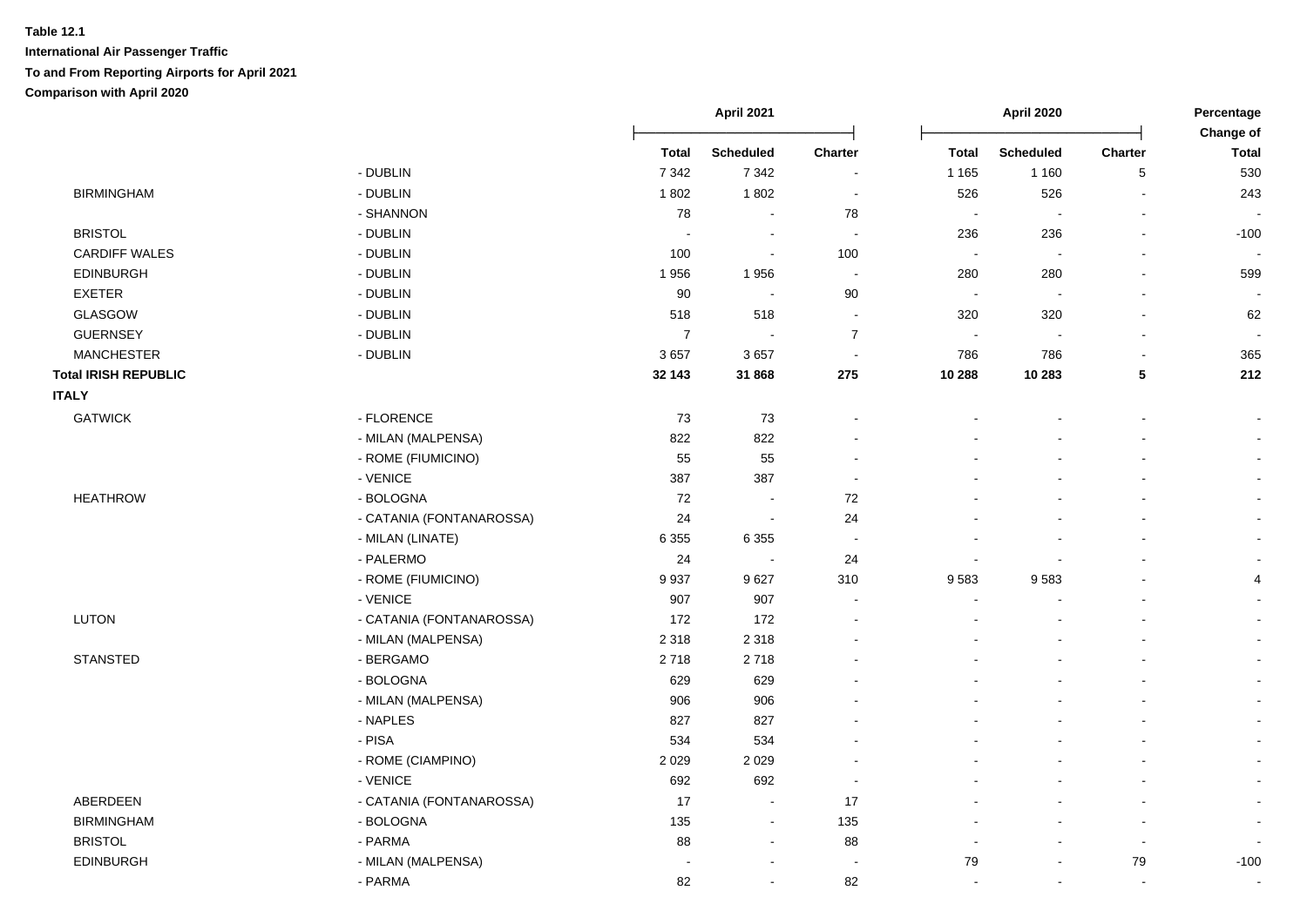|                                   |                     | April 2021     |                  |                          |                          | April 2020       |                          |                           |
|-----------------------------------|---------------------|----------------|------------------|--------------------------|--------------------------|------------------|--------------------------|---------------------------|
|                                   |                     | <b>Total</b>   | <b>Scheduled</b> | Charter                  | <b>Total</b>             | <b>Scheduled</b> | Charter                  | Change of<br><b>Total</b> |
| <b>GLASGOW</b>                    | - BOLOGNA           | 68             |                  | 68                       |                          |                  |                          |                           |
|                                   | - VENICE            | 90             | $\blacksquare$   | $90\,$                   |                          |                  | $\mathbf{r}$             |                           |
| <b>GUERNSEY</b>                   | - BOLOGNA           | $\overline{c}$ | $\sim$           | $\overline{2}$           |                          |                  |                          |                           |
| <b>MANCHESTER</b>                 | - BERGAMO           | 1 2 4 7        | 1 2 4 7          | $\sim$                   |                          |                  | $\mathbf{r}$             | $\sim$                    |
|                                   | - ROME (CIAMPINO)   | 493            | 493              | $\overline{\phantom{a}}$ |                          |                  |                          |                           |
|                                   | - ROME (FIUMICINO)  | 154            | $\sim$           | 154                      |                          |                  | $\blacksquare$           | $\sim$                    |
| OXFORD (KIDLINGTON)               | - BOLOGNA           | 110            | 110              |                          |                          |                  | $\sim$                   |                           |
| <b>Total ITALY</b>                |                     | 31 967         | 30 901           | 1 0 6 6                  | 9662                     | 9583             | 79                       | 231                       |
| <b>LUXEMBOURG</b>                 |                     |                |                  |                          |                          |                  |                          |                           |
| <b>LONDON CITY</b>                | - LUXEMBOURG        | 950            | 950              |                          | $\overline{\phantom{a}}$ | $\sim$           | $\blacksquare$           |                           |
| <b>Total LUXEMBOURG</b>           |                     | 950            | 950              |                          |                          |                  | $\overline{\phantom{a}}$ | Infinity                  |
| <b>MALTA</b>                      |                     |                |                  |                          |                          |                  |                          |                           |
| <b>HEATHROW</b>                   | - MALTA             | 1 1 4 7        | 1 1 4 7          |                          | 869                      | 869              | $\blacksquare$           | 32                        |
| <b>Total MALTA</b>                |                     | 1 1 4 7        | 1 1 4 7          |                          | 869                      | 869              | -                        | 32                        |
| <b>NETHERLANDS</b>                |                     |                |                  |                          |                          |                  |                          |                           |
|                                   | - AMSTERDAM         | 15 5 26        | 15 5 26          |                          | 5 9 0 9                  | 5 9 0 9          | $\overline{a}$           | 163                       |
| <b>LONDON CITY</b>                | - AMSTERDAM         | 2 3 4 3        | 2 3 4 3          |                          | $\overline{\phantom{a}}$ |                  |                          |                           |
| <b>STANSTED</b>                   | - EINDHOVEN         | 171            | 171              |                          | 451                      | 451              |                          | $-62$                     |
| ABERDEEN                          | - AMSTERDAM         | 4 3 0 6        | 4 3 0 6          |                          | 1751                     | 1751             |                          | 146                       |
| <b>BELFAST CITY (GEORGE BEST)</b> | - AMSTERDAM         | 404            | 404              |                          | $\sim$                   |                  | L,                       | $\sim$                    |
| <b>BIRMINGHAM</b>                 | - AMSTERDAM         | 3 3 3 8        | 3 3 3 8          |                          | 801                      | 801              |                          | 317                       |
| <b>BRISTOL</b>                    | - AMSTERDAM         | 221            | 221              |                          | $\sim$                   |                  | $\blacksquare$           | $\sim$                    |
| <b>CARDIFF WALES</b>              | - AMSTERDAM         | 45             | 45               |                          | $\sim$                   |                  |                          |                           |
| <b>EDINBURGH</b>                  | - AMSTERDAM         | 3 0 3 4        | 3 0 3 4          |                          | 178                      | 178              | $\overline{a}$           | 1604                      |
| <b>GLASGOW</b>                    | - AMSTERDAM         | 1616           | 1616             |                          | 1 1 9 8                  | 1 1 9 8          | $\overline{a}$           | 35                        |
| <b>LEEDS BRADFORD</b>             | - AMSTERDAM         | 146            | 146              |                          | $\sim$                   |                  | $\overline{\phantom{a}}$ |                           |
| <b>MANCHESTER</b>                 | - AMSTERDAM         | 9753           | 9753             |                          | 2 2 9 9                  | 2 2 9 9          | $\mathbf{r}$             | 324                       |
|                                   | - GRONINGEN         | $\sim$         |                  | $\sim$                   | 10                       |                  | 10                       | $-100$                    |
| <b>NEWCASTLE</b>                  | - AMSTERDAM         | 4 4 1 5        | 4415             | $\sim$                   | 895                      | 895              | $\overline{\phantom{a}}$ | 393                       |
| <b>Total NETHERLANDS</b>          |                     | 45 318         | 45 318           |                          | 13 4 9 2                 | 13 4 82          | 10                       | 236                       |
| PORTUGAL(EXCLUDING MADEIRA)       |                     |                |                  |                          |                          |                  |                          |                           |
| <b>HEATHROW</b>                   | - FARO              | 258            | 258              |                          |                          |                  | ÷.                       |                           |
|                                   | - LISBON            | 5 1 8 6        | 5 1 8 6          | $\sim$                   | 2 0 4 1                  | 2 0 4 1          |                          | 154                       |
| <b>LUTON</b>                      | - FARO              | 115            | $\sim$           | 115                      | $\blacksquare$           |                  |                          |                           |
| <b>STANSTED</b>                   | - LISBON            | 1 1 2 5        | 1 1 2 5          | $\blacksquare$           | 2 5 4 3                  | 2543             | $\blacksquare$           | -56                       |
|                                   | - OPORTO (PORTUGAL) | 1 3 4 9        | 1 3 4 9          | $\blacksquare$           | $\blacksquare$           |                  | $\mathbf{r}$             | $\sim$                    |
|                                   |                     |                |                  |                          |                          |                  |                          |                           |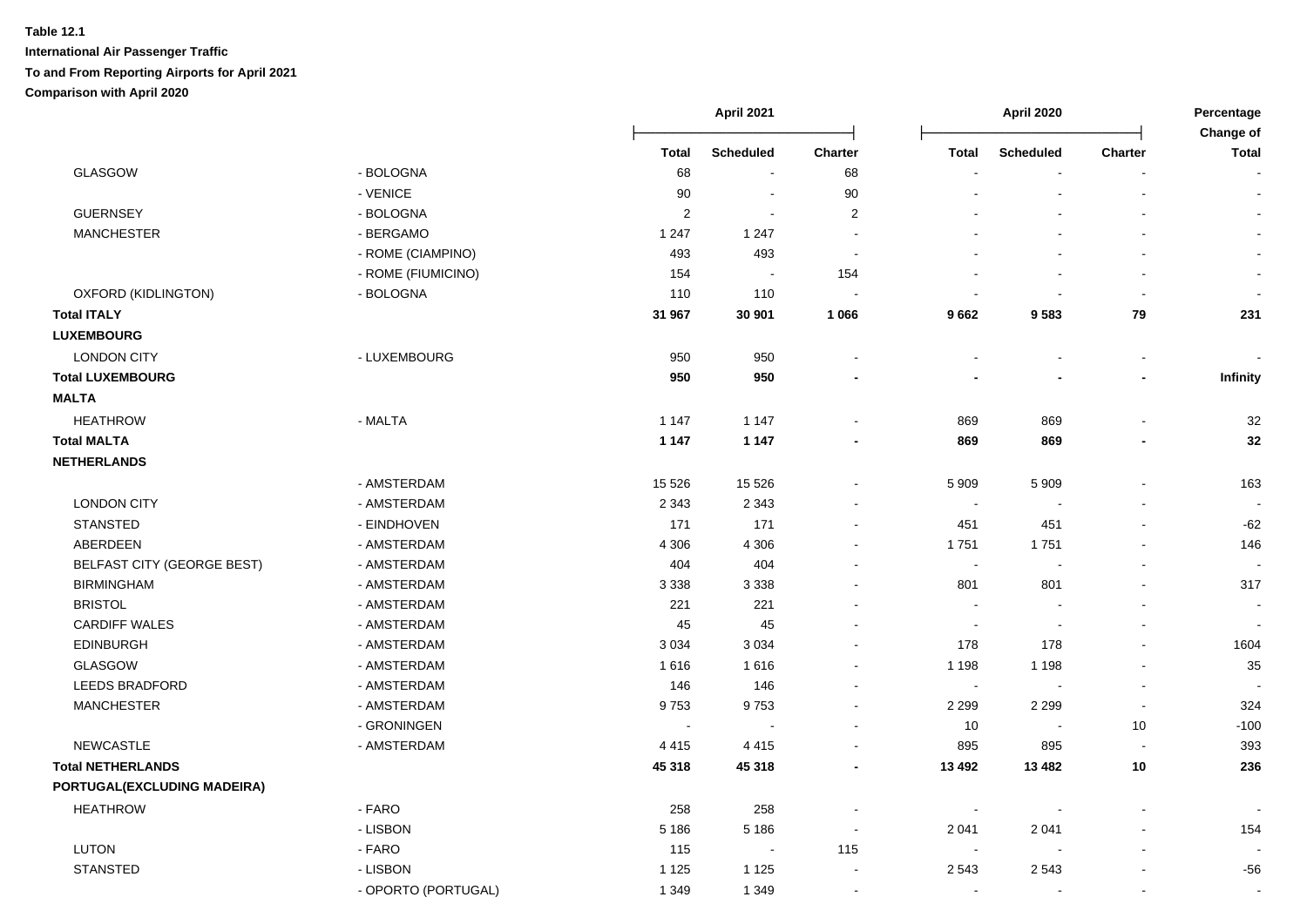# **International Air Passenger Traffic To and From Reporting Airports for April 2021**

**Comparison with April 2020**

|                                          |                     | <b>April 2021</b> |                          |                          |                          | April 2020               |                | Percentage<br>Change of  |  |
|------------------------------------------|---------------------|-------------------|--------------------------|--------------------------|--------------------------|--------------------------|----------------|--------------------------|--|
|                                          |                     | <b>Total</b>      | <b>Scheduled</b>         | Charter                  | <b>Total</b>             | Scheduled                | Charter        | <b>Total</b>             |  |
| <b>MANCHESTER</b>                        | - FARO              | 204               | 204                      | $\overline{\phantom{a}}$ | $\overline{\phantom{a}}$ |                          | L,             | $\sim$                   |  |
|                                          | - LISBON            | 448               | 448                      | $\sim$                   | $\sim$                   |                          | $\overline{a}$ | $\overline{\phantom{a}}$ |  |
| <b>Total PORTUGAL(EXCLUDING MADEIRA)</b> |                     | 8685              | 8570                     | 115                      | 4 5 8 4                  | 4 5 8 4                  |                | 89                       |  |
| <b>SLOVENIA</b>                          |                     |                   |                          |                          |                          |                          |                |                          |  |
| <b>LUTON</b>                             | - LJUBLJANA         | $\sim$            | $\overline{a}$           | $\blacksquare$           | 133                      | 133                      | L,             | $-100$                   |  |
| <b>STANSTED</b>                          | - LJUBLJANA         | 67                | $\overline{a}$           | 67                       | $\sim$                   | $\overline{\phantom{a}}$ |                |                          |  |
| <b>Total SLOVENIA</b>                    |                     | 67                | $\overline{\phantom{a}}$ | 67                       | 133                      | 133                      | $\blacksquare$ | $-50$                    |  |
| <b>SPAIN</b>                             |                     |                   |                          |                          |                          |                          |                |                          |  |
| <b>GATWICK</b>                           | - ALICANTE          | 1 0 6 4           | 1 0 6 4                  | $\overline{\phantom{a}}$ | $\blacksquare$           |                          | $\blacksquare$ | $\overline{\phantom{a}}$ |  |
|                                          | - BARCELONA         | 5 1 5 4           | 5 1 5 4                  | $\sim$                   | 724                      | 724                      | $\blacksquare$ | 612                      |  |
|                                          | - BILBAO            | 452               | 452                      | $\blacksquare$           | $\overline{\phantom{a}}$ |                          | $\blacksquare$ | $\sim$                   |  |
|                                          | - MADRID            | 4 5 0 8           | 4 4 4 8                  | 60                       |                          |                          | $\sim$         | $\sim$                   |  |
|                                          | - MALAGA            | 1 0 1 2           | 1 0 1 2                  | $\sim$                   |                          | $\sim$                   | $\mathbf{r}$   | $\sim$                   |  |
|                                          | - PALMA DE MALLORCA | 477               | 477                      | $\blacksquare$           | $\sim$                   | $\overline{\phantom{a}}$ | $\blacksquare$ | $\sim$                   |  |
|                                          | - SEVILLE           | 57                | $\blacksquare$           | 57                       | $\overline{\phantom{a}}$ |                          | $\overline{a}$ | $\sim$                   |  |
| <b>HEATHROW</b>                          | - BARCELONA         | 1568              | 1568                     | $\blacksquare$           | 3 1 0 2                  | 3 1 0 2                  | $\blacksquare$ | $-49$                    |  |
|                                          | - MADRID            | 17410             | 17410                    | $\sim$                   | 4 2 0 5                  | 4 0 7 5                  | 130            | 314                      |  |
|                                          | - MALAGA            | 1884              | 1884                     | $\sim$                   | 36                       | 36                       | $\blacksquare$ | 5133                     |  |
|                                          | - PALMA DE MALLORCA | 70                | 70                       | $\sim$                   | $\sim$                   | $\sim$                   | $\blacksquare$ |                          |  |
|                                          | - VALENCIA          | 366               | $\blacksquare$           | 366                      | 139                      | 139                      | $\blacksquare$ | 163                      |  |
| LUTON                                    | - ALICANTE          | 1 2 5 1           | 1 2 5 1                  |                          |                          |                          |                | $\sim$                   |  |
|                                          | - MALAGA            | 1 4 7 2           | 1 4 7 2                  |                          |                          |                          |                | $\sim$                   |  |
|                                          | - PALMA DE MALLORCA | 376               | 376                      |                          |                          |                          | L.             | $\sim$                   |  |
| <b>STANSTED</b>                          | - ALICANTE          | 836               | 836                      |                          |                          |                          |                | $\sim$                   |  |
|                                          | - BARCELONA         | 1 5 2 4           | 1411                     | 113                      |                          |                          |                | $\sim$                   |  |
|                                          | - MADRID            | 1 4 0 1           | 1 4 0 1                  |                          |                          |                          | $\overline{a}$ | $\blacksquare$           |  |
|                                          | - MALAGA            | 796               | 796                      |                          |                          |                          | $\blacksquare$ | $\sim$                   |  |
|                                          | - PALMA DE MALLORCA | 674               | 674                      |                          |                          |                          | $\blacksquare$ | $\blacksquare$           |  |
|                                          | - SEVILLE           | 581               | 581                      |                          |                          |                          |                | $\mathbf{r}$             |  |
| <b>BIRMINGHAM</b>                        | - ALICANTE          | 845               | 845                      |                          |                          |                          | ÷.             | $\sim$                   |  |
| <b>BRISTOL</b>                           | - ALICANTE          | 327               | 327                      |                          | $\sim$                   |                          | $\mathbf{r}$   | $\sim$                   |  |
| <b>CARDIFF WALES</b>                     | - ALICANTE          | 49                | 49                       |                          | $\blacksquare$           | $\mathbf{r}$             | $\sim$         | $\sim$                   |  |
| <b>HUMBERSIDE</b>                        | - A CORUNA          | $\sim$            | $\overline{\phantom{a}}$ |                          | 33                       | $\mathbf{r}$             | 33             | $-100$                   |  |
| LIVERPOOL (JOHN LENNON)                  | - ALICANTE          | 347               | 347                      | $\overline{\phantom{a}}$ |                          |                          | $\blacksquare$ | $\blacksquare$           |  |
|                                          | - MADRID            | 283               | $\sim$                   | 283                      |                          |                          |                |                          |  |
|                                          | - MALAGA            | 268               | 268                      |                          | $\sim$                   | $\overline{a}$           | $\sim$         | $\sim$                   |  |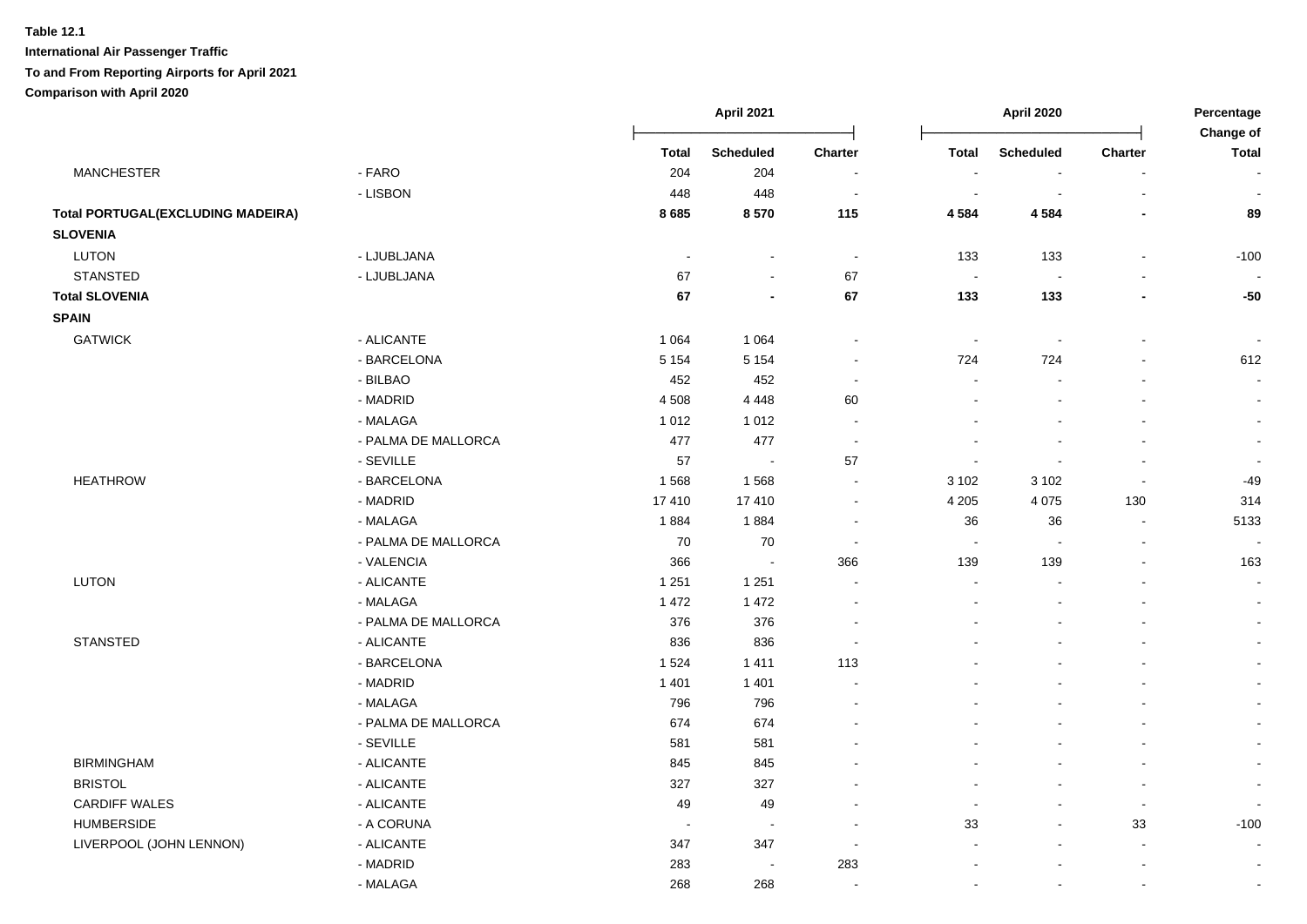|                                    |                             |         | April 2021       |                          |                          | <b>April 2020</b>        |                          |                           |
|------------------------------------|-----------------------------|---------|------------------|--------------------------|--------------------------|--------------------------|--------------------------|---------------------------|
|                                    |                             | Total   | <b>Scheduled</b> | <b>Charter</b>           | Total                    | <b>Scheduled</b>         | Charter                  | Change of<br><b>Total</b> |
|                                    | - PALMA DE MALLORCA         | 15      | 15               |                          |                          |                          |                          |                           |
| <b>MANCHESTER</b>                  | - ALICANTE                  | 1865    | 1865             |                          |                          |                          |                          | $\blacksquare$            |
|                                    | - BARCELONA                 | 1 3 1 0 | 1 3 1 0          | $\overline{\phantom{a}}$ |                          |                          |                          | $\blacksquare$            |
|                                    | - GRANADA                   | 244     | $\sim$           | 244                      |                          |                          |                          | $\blacksquare$            |
|                                    | - MALAGA                    | 1484    | 1 4 8 4          |                          |                          |                          |                          | $\sim$                    |
|                                    | - PALMA DE MALLORCA         | 630     | 630              | ÷,                       | $\overline{\phantom{a}}$ |                          |                          | $\blacksquare$            |
| <b>NEWCASTLE</b>                   | - ALICANTE                  | 273     | 273              | $\sim$                   | $\sim$                   | $\sim$                   | $\sim$                   | $\overline{\phantom{a}}$  |
| <b>Total SPAIN</b>                 |                             | 50 873  | 49750            | 1 1 2 3                  | 8 2 3 9                  | 8 0 7 6                  | 163                      | 517                       |
| <b>SPAIN(CANARY ISLANDS)</b>       |                             |         |                  |                          |                          |                          |                          |                           |
| <b>GATWICK</b>                     | - ARRECIFE                  | 199     | 199              |                          |                          |                          |                          | $\blacksquare$            |
|                                    | - TENERIFE (SURREINA SOFIA) | 256     | 256              | $\blacksquare$           | $\sim$                   | $\sim$                   | $\blacksquare$           | $\blacksquare$            |
| <b>HEATHROW</b>                    | - LAS PALMAS                |         | $\sim$           | $\blacksquare$           | 43                       | $\blacksquare$           | 43                       | $-100$                    |
|                                    | - TENERIFE (SURREINA SOFIA) | 56      | 56               | $\blacksquare$           | $\sim$                   | $\overline{\phantom{a}}$ | $\blacksquare$           | $\blacksquare$            |
| <b>LUTON</b>                       | - TENERIFE (SURREINA SOFIA) | 427     | 427              | $\blacksquare$           | $\sim$                   |                          | $\overline{\phantom{a}}$ | $\sim$                    |
| STANSTED                           | - ARRECIFE                  | 419     | 419              | $\sim$                   | $\overline{\phantom{a}}$ | $\overline{\phantom{a}}$ | $\sim$                   | $\mathbf{r}$              |
|                                    | - LAS PALMAS                |         | $\sim$           |                          | 297                      | $\blacksquare$           | 297                      | $-100$                    |
|                                    | - TENERIFE (SURREINA SOFIA) | 568     | 568              | $\blacksquare$           | $\blacksquare$           |                          | $\blacksquare$           |                           |
| <b>ABERDEEN</b>                    | - LAS PALMAS                |         | $\sim$           | $\mathbf{r}$             | 88                       | $\overline{\phantom{a}}$ | 88                       | $-100$                    |
| <b>EDINBURGH</b>                   | - TENERIFE (SURREINA SOFIA) | 25      | 25               |                          | $\overline{a}$           |                          | $\sim$                   | $\sim$                    |
| <b>MANCHESTER</b>                  | - ARRECIFE                  | 406     | 406              | $\blacksquare$           | $\overline{\phantom{a}}$ |                          | $\overline{\phantom{a}}$ | $\blacksquare$            |
|                                    | - TENERIFE (SURREINA SOFIA) | 856     | 856              |                          | $\overline{\phantom{a}}$ | $\overline{\phantom{a}}$ | $\blacksquare$           |                           |
| <b>Total SPAIN(CANARY ISLANDS)</b> |                             | 3 2 1 2 | 3 2 1 2          | ٠                        | 428                      |                          | 428                      | 650                       |
| <b>SWEDEN</b>                      |                             |         |                  |                          |                          |                          |                          |                           |
| <b>HEATHROW</b>                    | - GOTEBORG (LANDVETTER)     | $\sim$  | $\sim$           |                          | 300                      | 300                      |                          | $-100$                    |
|                                    | - STOCKHOLM (ARLANDA)       | 4 1 1 7 | 4 1 1 7          | $\blacksquare$           | 1 4 3 6                  | 1 4 3 6                  | $\overline{\phantom{a}}$ | 187                       |
| ABERDEEN                           | - RONNEBY                   | 8       |                  | 8                        | $\sim$                   |                          |                          |                           |
| <b>Total SWEDEN</b>                |                             | 4 1 2 5 | 4 1 1 7          | 8                        | 1736                     | 1736                     |                          | 138                       |
| Total WESTERN EUROPE-EU            |                             | 285 751 | 280 812          | 4 9 3 9                  | 78 712                   | 77 239                   | 1 4 7 3                  | 263                       |
| <b>WESTERN EUROPE-OTHER</b>        |                             |         |                  |                          |                          |                          |                          |                           |
| <b>BOSNIA-HERZEGOVINA</b>          |                             |         |                  |                          |                          |                          |                          |                           |
| <b>HEATHROW</b>                    | - SARAJEVO                  |         |                  | $\blacksquare$           | 149                      | $\blacksquare$           | 149                      | $-100$                    |
| <b>Total BOSNIA-HERZEGOVINA</b>    |                             |         |                  | $\overline{\phantom{0}}$ | 149                      | $\overline{\phantom{a}}$ | 149                      | $-100$                    |
| <b>ICELAND</b>                     |                             |         |                  |                          |                          |                          |                          |                           |
|                                    | - KEFLAVIK                  | 523     | 523              |                          | 912                      | 912                      |                          | $-43$                     |
| <b>LUTON</b>                       | - KEFLAVIK                  | 192     | 192              |                          | $\overline{\phantom{a}}$ |                          |                          |                           |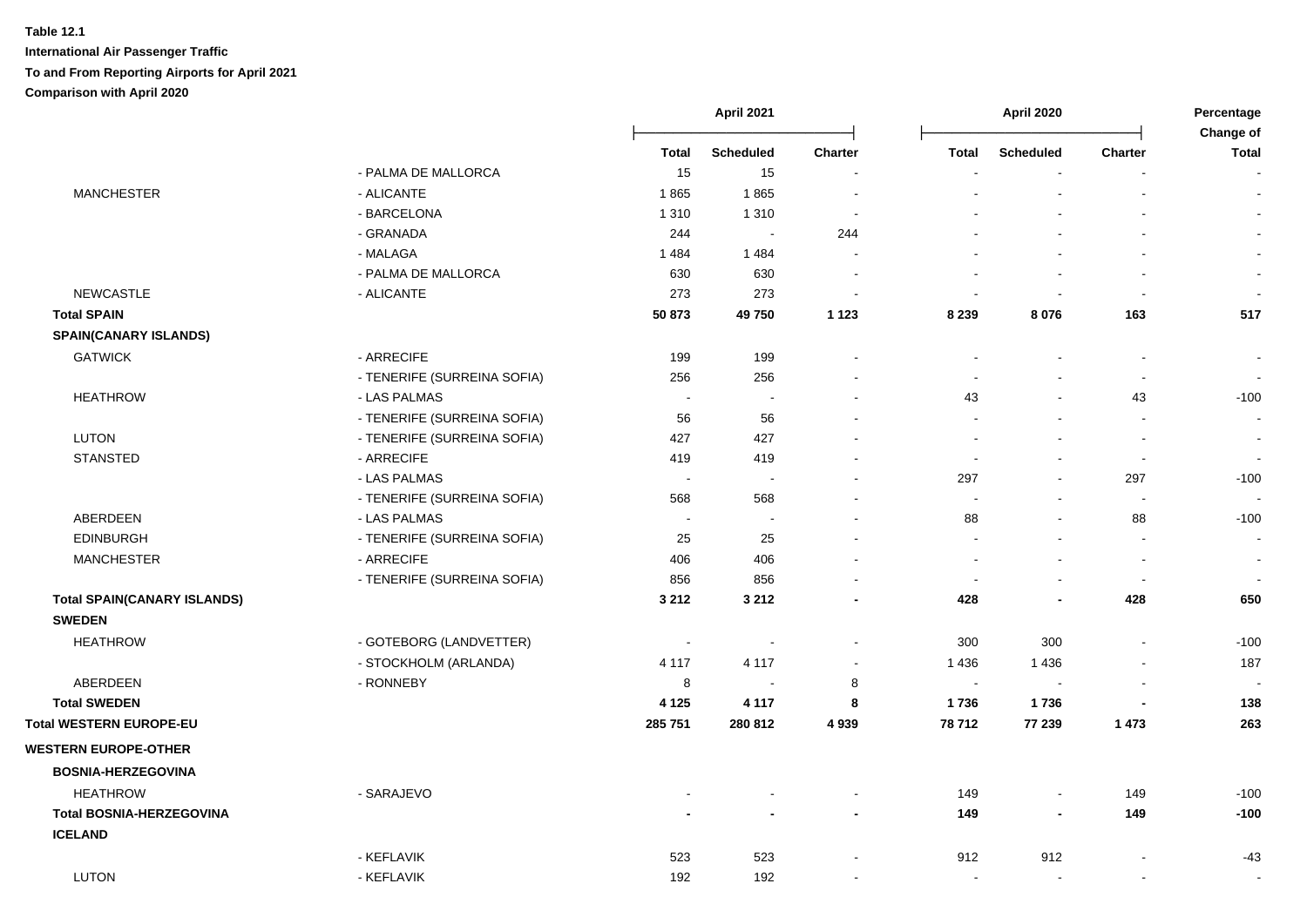|                                 |                              |                | <b>April 2021</b>        |                |                          | April 2020       |                          |                           |
|---------------------------------|------------------------------|----------------|--------------------------|----------------|--------------------------|------------------|--------------------------|---------------------------|
|                                 |                              | <b>Total</b>   | <b>Scheduled</b>         | Charter        | <b>Total</b>             | <b>Scheduled</b> | Charter                  | Change of<br><b>Total</b> |
| DONCASTER SHEFFIELD             | - KEFLAVIK                   | $\sim$         | $\sim$                   | $\blacksquare$ | 5                        | $\sim$           | 5                        | $-100$                    |
| <b>Total ICELAND</b>            |                              | 715            | 715                      | $\blacksquare$ | 917                      | 912              | 5                        | $-22$                     |
| KOSOVO                          |                              |                |                          |                |                          |                  |                          |                           |
| <b>LUTON</b>                    | - PRISTINA                   | 319            | 319                      | $\blacksquare$ | $\overline{\phantom{a}}$ | $\blacksquare$   | $\sim$                   |                           |
| <b>STANSTED</b>                 | - PRISTINA                   | $\sim$         | $\sim$                   | $\sim$         | 112                      | $\blacksquare$   | 112                      | $-100$                    |
| <b>Total KOSOVO</b>             |                              | 319            | 319                      |                | 112                      | $\blacksquare$   | 112                      | 185                       |
| <b>MACEDONIA</b>                |                              |                |                          |                |                          |                  |                          |                           |
| <b>LUTON</b>                    | - SKOPJE                     | 2599           | 2599                     | $\blacksquare$ | 190                      | $\blacksquare$   | 190                      | 1268                      |
| <b>BIGGIN HILL</b>              | - SKOPJE                     | $\overline{2}$ | $\sim$                   | $\overline{2}$ | $\sim$                   | $\blacksquare$   | $\sim$                   | $\blacksquare$            |
| <b>Total MACEDONIA</b>          |                              | 2601           | 2599                     | $\mathbf{2}$   | 190                      | $\blacksquare$   | 190                      | 1269                      |
| <b>NORWAY</b>                   |                              |                |                          |                |                          |                  |                          |                           |
| <b>HEATHROW</b>                 | - OSLO (GARDERMOEN)          | 1918           | 1918                     |                | 356                      | 356              | $\sim$                   | 439                       |
| <b>STANSTED</b>                 | - OSLO (GARDERMOEN)          | $\sim$         | $\overline{\phantom{a}}$ |                | 77                       | $77\,$           | $\sim$                   | $-100$                    |
| ABERDEEN                        | - ALESUND                    | $\sim$         | $\overline{a}$           | $\sim$         | 51                       | $\sim$           | 51                       | $-100$                    |
|                                 | - BERGEN                     | 866            | 866                      |                | 1975                     | 1966             | 9                        | $-56$                     |
|                                 | - FLORO                      |                |                          |                | 52                       | $\blacksquare$   | 52                       | $-100$                    |
|                                 | - KRISTIANSUND (KUERNBERGET) |                |                          |                | 21                       | $\sim$           | 21                       | $-100$                    |
|                                 | - OSLO (GARDERMOEN)          | $\overline{a}$ | $\overline{a}$           |                | 29                       | $\sim$           | 29                       | $-100$                    |
|                                 | - STAVANGER                  | 1 0 1 1        | 1 0 1 1                  |                | $\overline{\phantom{a}}$ |                  | $\sim$                   |                           |
| <b>EDINBURGH</b>                | - BERGEN                     | $\sim$         | $\overline{a}$           |                | 44                       | $\blacksquare$   | 44                       | $-100$                    |
| LIVERPOOL (JOHN LENNON)         | - BERGEN                     | $\sim$         | $\overline{\phantom{a}}$ |                | 105                      | 105              | $\overline{\phantom{a}}$ | $-100$                    |
| <b>Total NORWAY</b>             |                              | 3795           | 3795                     |                | 2710                     | 2 5 0 4          | 206                      | 40                        |
| <b>REPUBLIC OF SERBIA</b>       |                              |                |                          |                |                          |                  |                          |                           |
| <b>HEATHROW</b>                 | - BELGRADE                   | 1 1 2 8        | 1 1 2 8                  | $\sim$         | 105                      | $\blacksquare$   | 105                      | 974                       |
| <b>LUTON</b>                    | - BELGRADE                   | 638            | 638                      |                | $\sim$                   |                  | $\sim$                   |                           |
| <b>Total REPUBLIC OF SERBIA</b> |                              | 1766           | 1766                     | $\blacksquare$ | 105                      | $\blacksquare$   | 105                      | 1582                      |
| <b>SWITZERLAND</b>              |                              |                |                          |                |                          |                  |                          |                           |
| <b>GATWICK</b>                  | - BALE MULHOUSE              | 843            | 843                      |                |                          |                  |                          | $\overline{\phantom{a}}$  |
|                                 | - GENEVA                     | 2 5 4 2        | 2542                     | $\sim$         | $\overline{\phantom{a}}$ |                  |                          | $\sim$                    |
| <b>HEATHROW</b>                 | - GENEVA                     | 3 2 6 1        | 3 2 6 1                  | $\sim$         | 1 2 5 5                  | 1 2 5 5          |                          | 160                       |
|                                 | - ZURICH                     | 7961           | 7961                     | $\blacksquare$ | 2 1 0 1                  | 2 1 0 1          | $\sim$                   | 279                       |
| <b>BIRMINGHAM</b>               | - GENEVA                     | 132            | 132                      |                | $\ddot{\phantom{0}}$     |                  |                          |                           |
| <b>MANCHESTER</b>               | - GENEVA                     | 198            | 198                      |                | $\overline{\phantom{a}}$ | $\blacksquare$   |                          |                           |
|                                 | - ZURICH                     | 505            | 505                      |                | 35                       | 35               |                          | 1343                      |
|                                 |                              |                |                          |                |                          |                  |                          |                           |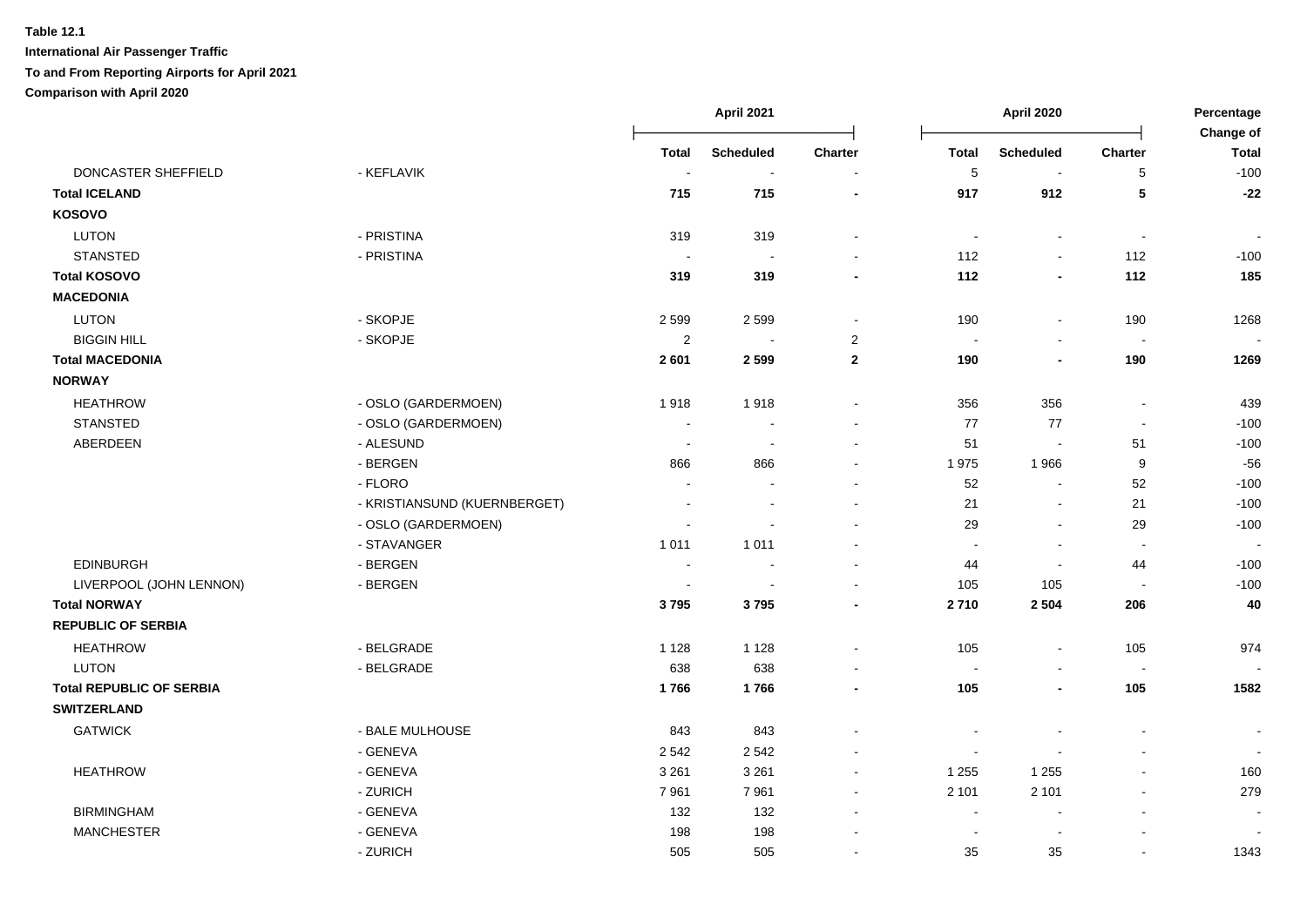|                                   |                            | <b>April 2021</b>        |                          |                | April 2020     |                          |                          | Percentage<br>Change of |  |
|-----------------------------------|----------------------------|--------------------------|--------------------------|----------------|----------------|--------------------------|--------------------------|-------------------------|--|
|                                   |                            | <b>Total</b>             | <b>Scheduled</b>         | <b>Charter</b> | <b>Total</b>   | <b>Scheduled</b>         | <b>Charter</b>           | <b>Total</b>            |  |
| <b>Total SWITZERLAND</b>          |                            | 15 4 42                  | 15 4 42                  |                | 3 3 9 1        | 3 3 9 1                  |                          | 355                     |  |
| <b>TURKEY</b>                     |                            |                          |                          |                |                |                          |                          |                         |  |
| <b>HEATHROW</b>                   | - ANKARA (ESENBOGA)        | $\overline{\phantom{a}}$ |                          |                | 679            | 679                      |                          | $-100$                  |  |
|                                   | - ISTANBUL                 | 29 441                   | 29 441                   |                | 717            | 717                      |                          | 4006                    |  |
| <b>STANSTED</b>                   | - ANTALYA                  |                          |                          |                | 224            |                          | 224                      | $-100$                  |  |
|                                   | - DALAMAN                  |                          |                          |                | 163            | 163                      | $\overline{\phantom{a}}$ | $-100$                  |  |
|                                   | - ISTANBUL                 |                          |                          |                | 164            | $\sim$                   | 164                      | $-100$                  |  |
|                                   | - ISTANBUL (SABIHA GOKCEN) | 7603                     | 7603                     |                | $\sim$         | $\sim$                   | $\blacksquare$           | $\blacksquare$          |  |
| <b>BIRMINGHAM</b>                 | - ISTANBUL                 | 3518                     | 3518                     |                |                | $\overline{\phantom{a}}$ | $\overline{\phantom{a}}$ | $\blacksquare$          |  |
| <b>MANCHESTER</b>                 | - ISTANBUL                 | 11 096                   | 11 096                   |                |                |                          | $\overline{\phantom{a}}$ | $\blacksquare$          |  |
|                                   | - ISTANBUL (SABIHA GOKCEN) | 3777                     | 3777                     |                |                |                          | $\overline{\phantom{a}}$ |                         |  |
| <b>Total TURKEY</b>               |                            | 55 435                   | 55 435                   | $\blacksquare$ | 1947           | 1 5 5 9                  | 388                      | 2747                    |  |
| <b>Total WESTERN EUROPE-OTHER</b> |                            | 80 073                   | 80 071                   | $\mathbf{2}$   | 9521           | 8 3 6 6                  | 1 1 5 5                  | 741                     |  |
| <b>EASTERN EUROPE-EU</b>          |                            |                          |                          |                |                |                          |                          |                         |  |
| <b>BULGARIA</b>                   |                            |                          |                          |                |                |                          |                          |                         |  |
| <b>GATWICK</b>                    | - SOFIA                    | 1 2 5 3                  | 1 1 7 5                  | 78             | 968            | 968                      | $\overline{\phantom{a}}$ | 29                      |  |
| <b>HEATHROW</b>                   | - SOFIA                    | 1 6 2 3                  | 1 6 2 3                  |                | 2775           | 2 3 6 8                  | 407                      | $-42$                   |  |
| <b>LUTON</b>                      | - BURGAS                   | 925                      | 925                      |                | $\blacksquare$ |                          |                          | $\sim$                  |  |
|                                   | - SOFIA                    | 10 003                   | 10 003                   |                | 6 2 4 0        | 6 2 4 0                  |                          | 60                      |  |
|                                   | - VARNA                    | 2882                     | 2882                     |                | $\sim$         |                          | $\blacksquare$           |                         |  |
| <b>STANSTED</b>                   | - SOFIA                    | 8 0 6 6                  | 8 0 6 6                  | $\sim$         | 179            | $\overline{\phantom{a}}$ | 179                      | 4406                    |  |
| ABERDEEN                          | - VARNA                    | $\overline{\phantom{a}}$ | $\overline{\phantom{a}}$ | $\sim$         | 163            | $\sim$                   | 163                      | $-100$                  |  |
| BELFAST INTERNATIONAL             | - SOFIA                    | 61                       | $\sim$                   | 61             | $\sim$         | $\blacksquare$           | $\sim$                   | $\blacksquare$          |  |
| LIVERPOOL (JOHN LENNON)           | - VARNA                    | 238                      | 238                      |                |                |                          | $\blacksquare$           |                         |  |
| <b>Total BULGARIA</b>             |                            | 25 051                   | 24 912                   | 139            | 10 325         | 9576                     | 749                      | 143                     |  |
| <b>CZECH REPUBLIC</b>             |                            |                          |                          |                |                |                          |                          |                         |  |
| <b>STANSTED</b>                   | - PRAGUE                   | 2684                     | 2684                     |                |                |                          |                          |                         |  |
| <b>Total CZECH REPUBLIC</b>       |                            | 2684                     | 2684                     |                |                |                          | $\blacksquare$           | Infinity                |  |
| <b>ESTONIA</b>                    |                            |                          |                          |                |                |                          |                          |                         |  |
| <b>GATWICK</b>                    | - TALLIN                   | 513                      | 513                      |                |                |                          | $\overline{\phantom{a}}$ |                         |  |
| <b>Total ESTONIA</b>              |                            | 513                      | 513                      |                |                |                          | $\blacksquare$           | Infinity                |  |
| <b>HUNGARY</b>                    |                            |                          |                          |                |                |                          |                          |                         |  |
|                                   | - BUDAPEST                 |                          |                          |                | 726            | 726                      | L,                       | $-100$                  |  |
| <b>HEATHROW</b>                   | - BUDAPEST                 |                          |                          |                | 535            | 535                      |                          | $-100$                  |  |
| <b>LUTON</b>                      | - BUDAPEST                 | 4 2 7 3                  | 4 2 7 3                  |                | 2 1 5 8        | 2 1 5 8                  | $\blacksquare$           | 98                      |  |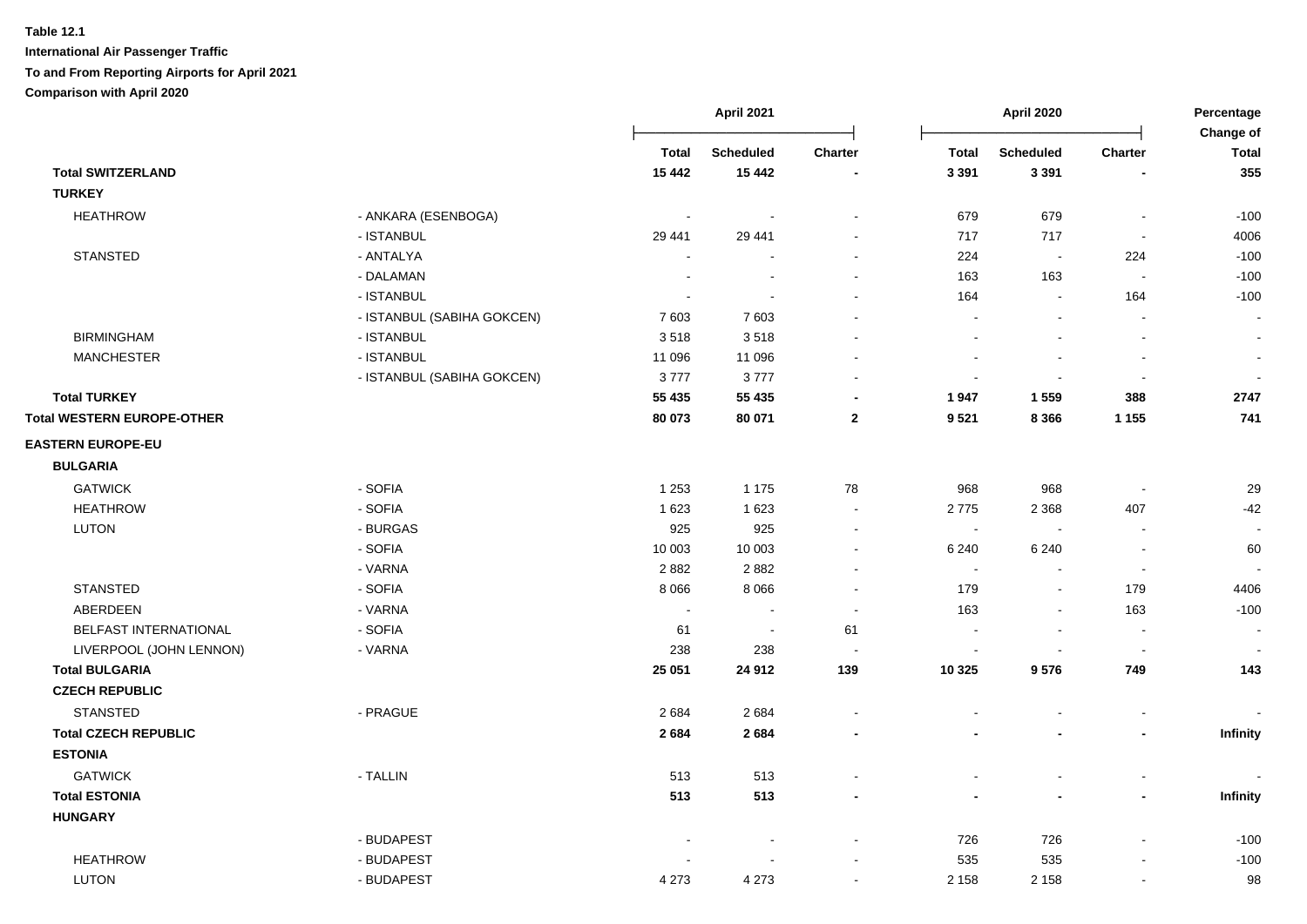|                        |                           |                | April 2021       |                          | <b>April 2020</b>        |                          |                          | Percentage<br>Change of  |
|------------------------|---------------------------|----------------|------------------|--------------------------|--------------------------|--------------------------|--------------------------|--------------------------|
|                        |                           | <b>Total</b>   | <b>Scheduled</b> | Charter                  | <b>Total</b>             | <b>Scheduled</b>         | Charter                  | <b>Total</b>             |
| <b>STANSTED</b>        | - BUDAPEST                | 1 5 0 5        | 1 5 0 5          | $\overline{\phantom{a}}$ | 482                      | 482                      | $\blacksquare$           | 212                      |
| <b>MANCHESTER</b>      | - BUDAPEST                | 833            | 833              |                          | $\sim$                   | $\sim$                   | $\blacksquare$           |                          |
| <b>Total HUNGARY</b>   |                           | 6611           | 6611             |                          | 3 9 0 1                  | 3 9 0 1                  |                          | 69                       |
| <b>LATVIA</b>          |                           |                |                  |                          |                          |                          |                          |                          |
| <b>GATWICK</b>         | - RIGA                    | 1677           | 1677             |                          |                          |                          |                          |                          |
| <b>LUTON</b>           | - RIGA                    | 336            | 336              |                          |                          |                          |                          | $\blacksquare$           |
| <b>STANSTED</b>        | - RIGA                    | 1 0 6 7        | 1 0 6 7          |                          |                          |                          | $\overline{\phantom{a}}$ |                          |
| ABERDEEN               | - RIGA                    | $\sim$         | $\sim$           |                          | 132                      | $\sim$                   | 132                      | $-100$                   |
| <b>BIGGIN HILL</b>     | - RIGA                    | $\overline{2}$ | $\blacksquare$   | $\overline{2}$           | $\overline{\phantom{a}}$ | $\blacksquare$           | $\sim$                   |                          |
| <b>Total LATVIA</b>    |                           | 3 0 8 2        | 3 0 8 0          | $\mathbf 2$              | 132                      | $\overline{\phantom{a}}$ | 132                      | 2235                     |
| <b>LITHUANIA</b>       |                           |                |                  |                          |                          |                          |                          |                          |
| <b>GATWICK</b>         | - VILNIUS                 | 22             | 22               |                          |                          |                          |                          |                          |
| <b>LONDON CITY</b>     | - VILNIUS                 | 1 3 7 4        | 1 3 7 4          |                          |                          |                          |                          |                          |
| LUTON                  | - KAUNAS                  | 2625           | 2625             |                          |                          |                          |                          |                          |
|                        | - VILNIUS                 | 1651           | 1651             |                          |                          |                          |                          |                          |
| <b>STANSTED</b>        | - KAUNAS                  | 96             | 96               |                          |                          |                          |                          | $\sim$                   |
|                        | - VILNIUS                 | $\blacksquare$ | $\blacksquare$   |                          | 235                      | $\sim$                   | 235                      | $-100$                   |
| <b>BIGGIN HILL</b>     | - VILNIUS                 | $\overline{2}$ | $\blacksquare$   | $\overline{c}$           | $\overline{\phantom{a}}$ | $\overline{\phantom{a}}$ | $\blacksquare$           |                          |
| <b>BIRMINGHAM</b>      | - VILNIUS                 | 141            | 141              | $\sim$                   | $\sim$                   | $\overline{\phantom{a}}$ | $\sim$                   |                          |
| <b>Total LITHUANIA</b> |                           | 5911           | 5 9 0 9          | $\mathbf{2}$             | 235                      | $\overline{\phantom{a}}$ | 235                      | 2415                     |
| <b>POLAND</b>          |                           |                |                  |                          |                          |                          |                          |                          |
| <b>GATWICK</b>         | - WARSAW (CHOPIN)         | 151            | $\sim$           | 151                      | 40                       | $\blacksquare$           | 40                       | 278                      |
| <b>HEATHROW</b>        | - WARSAW (CHOPIN)         | 3509           | 3509             | $\overline{\phantom{a}}$ | 4 2 8 4                  | $\blacksquare$           | 4 2 8 4                  | $-18$                    |
| LUTON                  | - GDANSK                  | 2 4 9 9        | 2 4 9 9          | $\overline{\phantom{a}}$ |                          |                          | $\blacksquare$           | $\overline{\phantom{a}}$ |
|                        | - KATOWICE                | 1 377          | 1 377            |                          |                          |                          |                          | $\blacksquare$           |
|                        | - KRAKOW                  | 2648           | 2648             |                          |                          |                          |                          | $\blacksquare$           |
|                        | - LUBLIN (PORT LOTNICZY)  | 892            | 892              |                          |                          |                          |                          |                          |
|                        | - POZNAN                  | 1 3 7 8        | 1 3 7 8          |                          |                          |                          |                          | $\blacksquare$           |
|                        | - WARSAW (CHOPIN)         | 3 3 0 7        | 3 3 0 7          |                          |                          |                          |                          | $\overline{\phantom{a}}$ |
|                        | - WROCLAW                 | 1 4 2 3        | 1 4 2 3          |                          |                          |                          |                          | $\blacksquare$           |
| <b>STANSTED</b>        | - GDANSK                  | 1 1 5 4        | 1 1 5 4          |                          |                          |                          |                          | $\blacksquare$           |
|                        | - KATOWICE                | 1 0 4 7        | 1 0 4 7          |                          |                          |                          |                          | $\blacksquare$           |
|                        | - KRAKOW                  | 2 2 8 3        | 2 2 8 3          |                          |                          |                          |                          | $\blacksquare$           |
|                        | - POZNAN                  | 1 1 7 2        | 1 1 7 2          |                          |                          |                          |                          |                          |
|                        | - WARSAW (MODLIN MASOVIA) | 2570           | 2570             |                          |                          |                          |                          | $\blacksquare$           |
|                        | - WROCLAW                 | 1 2 2 9        | 1 2 2 9          |                          |                          |                          |                          |                          |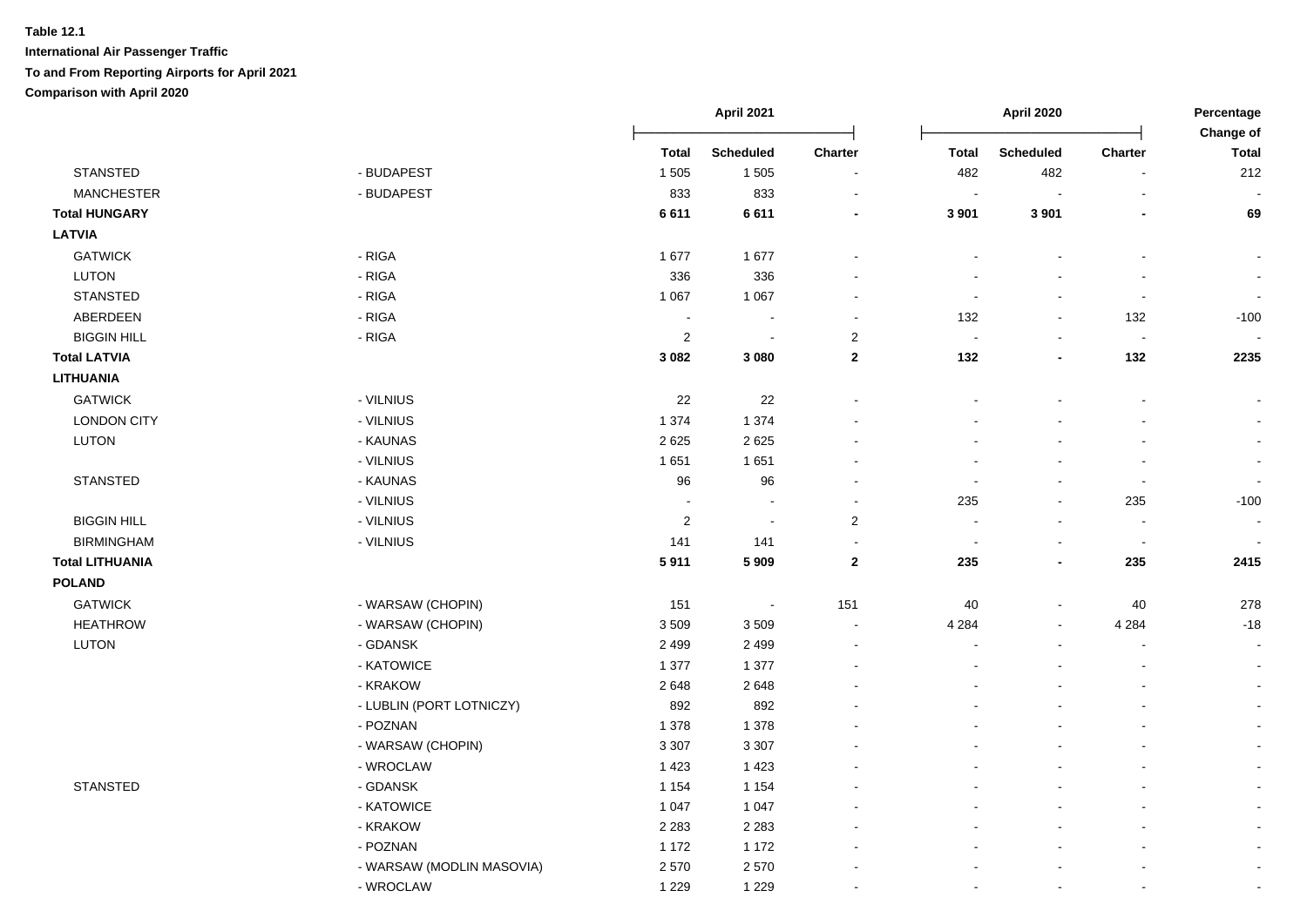|                         |                           | April 2021               |                          |                          |                          | <b>April 2020</b>        |                          |                           |
|-------------------------|---------------------------|--------------------------|--------------------------|--------------------------|--------------------------|--------------------------|--------------------------|---------------------------|
|                         |                           | <b>Total</b>             | <b>Scheduled</b>         | Charter                  | <b>Total</b>             | <b>Scheduled</b>         | <b>Charter</b>           | Change of<br><b>Total</b> |
| ABERDEEN                | - GDANSK                  |                          |                          |                          | 200                      | $\overline{\phantom{a}}$ | 200                      | $-100$                    |
|                         | - WARSAW (CHOPIN)         | $\sim$                   | $\sim$                   | ÷.                       | 58                       |                          | 58                       | $-100$                    |
| <b>BIRMINGHAM</b>       | - WARSAW (CHOPIN)         | 185                      | 185                      | $\overline{\phantom{a}}$ |                          |                          |                          | $\overline{a}$            |
|                         | - WROCLAW                 | 133                      | 133                      | $\sim$                   |                          |                          |                          | $\blacksquare$            |
| <b>BRISTOL</b>          | - KRAKOW                  | 398                      | 398                      |                          |                          |                          |                          | $\blacksquare$            |
|                         | - WARSAW (MODLIN MASOVIA) | 362                      | 362                      |                          |                          |                          |                          | $\blacksquare$            |
| DONCASTER SHEFFIELD     | - GDANSK                  | 119                      | 119                      |                          |                          |                          |                          | $\blacksquare$            |
|                         | - KATOWICE                | 135                      | 135                      |                          |                          |                          |                          | $\blacksquare$            |
|                         | - WARSAW (CHOPIN)         | 789                      | 789                      |                          |                          |                          |                          | $\overline{\phantom{a}}$  |
| <b>EDINBURGH</b>        | - KRAKOW                  | 380                      | 380                      |                          |                          |                          | $\overline{\phantom{a}}$ | $\blacksquare$            |
|                         | - WARSAW (CHOPIN)         | $\overline{\phantom{a}}$ | $\overline{\phantom{a}}$ | $\overline{\phantom{a}}$ | 252                      |                          | 252                      | $-100$                    |
| <b>JERSEY</b>           | - WARSAW (CHOPIN)         | $\sim$                   | $\overline{\phantom{a}}$ |                          | 117                      |                          | 117                      | $-100$                    |
| LIVERPOOL (JOHN LENNON) | - GDANSK                  | 97                       | 97                       |                          |                          |                          |                          | $\blacksquare$            |
|                         | - KRAKOW                  | 374                      | 374                      |                          |                          |                          |                          | $\mathbf{r}$              |
|                         | - WARSAW (CHOPIN)         | 151                      | 151                      |                          |                          |                          |                          | $\blacksquare$            |
|                         | - WARSAW (MODLIN MASOVIA) | 370                      | 370                      | $\sim$                   |                          |                          |                          | $\mathbf{r}$              |
| <b>MANCHESTER</b>       | - GDANSK                  | 395                      | 395                      | $\sim$                   |                          |                          |                          |                           |
|                         | - KRAKOW                  | 1 6 2 2                  | 1 6 2 2                  | $\sim$                   |                          |                          |                          |                           |
| <b>Total POLAND</b>     |                           | 32 149                   | 31 998                   | 151                      | 4 9 5 1                  |                          | 4 9 5 1                  | 549                       |
| <b>ROMANIA</b>          |                           |                          |                          |                          |                          |                          |                          |                           |
| <b>GATWICK</b>          | - BUCHAREST (OTOPENI)     | 165                      | $\sim$                   | 165                      | 446                      | 446                      |                          | $-63$                     |
|                         | - CLUJ NAPOCA             | $\sim$                   | ÷                        | $\blacksquare$           | 478                      | 478                      |                          | $-100$                    |
| <b>HEATHROW</b>         | - BUCHAREST (OTOPENI)     | 7 1 4 1                  | 7 1 4 1                  | $\overline{\phantom{a}}$ | 486                      | 486                      |                          | 1369                      |
|                         | - CLUJ NAPOCA             | 21                       | 21                       |                          | $\overline{\phantom{a}}$ |                          |                          | $\sim$                    |
| <b>LUTON</b>            | - BACAU                   | 5 5 5 9                  | 5 5 5 9                  |                          | $\overline{\phantom{a}}$ |                          |                          | $\blacksquare$            |
|                         | - BUCHAREST (OTOPENI)     | 11 051                   | 11 051                   | $\overline{\phantom{a}}$ | 2988                     | 2988                     |                          | 270                       |
|                         | - CLUJ NAPOCA             | 5 3 2 1                  | 5 3 2 1                  | $\sim$                   | 1 0 8 0                  | 1 0 8 0                  |                          | 393                       |
|                         | - CRAIOVA                 | 3784                     | 3784                     |                          | $\overline{\phantom{a}}$ |                          |                          | $\overline{\phantom{a}}$  |
|                         | - IASI                    | 3 4 5 1                  | 3 4 5 1                  |                          | 891                      | 891                      |                          | 287                       |
|                         | - SATU MARE               | 797                      | 797                      |                          |                          |                          |                          | $\sim$                    |
|                         | - SIBIU                   | 1836                     | 1836                     |                          |                          |                          |                          | $\blacksquare$            |
|                         | - SUCEAVA                 | 3578                     | 3578                     |                          |                          |                          |                          | $\overline{\phantom{a}}$  |
|                         | - TIMISOARA               | 2 3 6 4                  | 2 3 6 4                  | $\sim$                   |                          |                          |                          |                           |
| SOUTHEND                | - BUCHAREST (OTOPENI)     | $\sim$                   | $\sim$                   | $\overline{\phantom{a}}$ | 94                       | 94                       | $\blacksquare$           | $-100$                    |
| <b>STANSTED</b>         | - BUCHAREST (OTOPENI)     | 9544                     | 9544                     |                          | 313                      |                          | 313                      | 2949                      |
|                         | - CLUJ NAPOCA             | 1703                     | 1703                     | $\sim$                   | $\sim$                   | $\overline{\phantom{a}}$ | $\overline{\phantom{a}}$ | $\blacksquare$            |
|                         |                           |                          |                          |                          |                          |                          |                          |                           |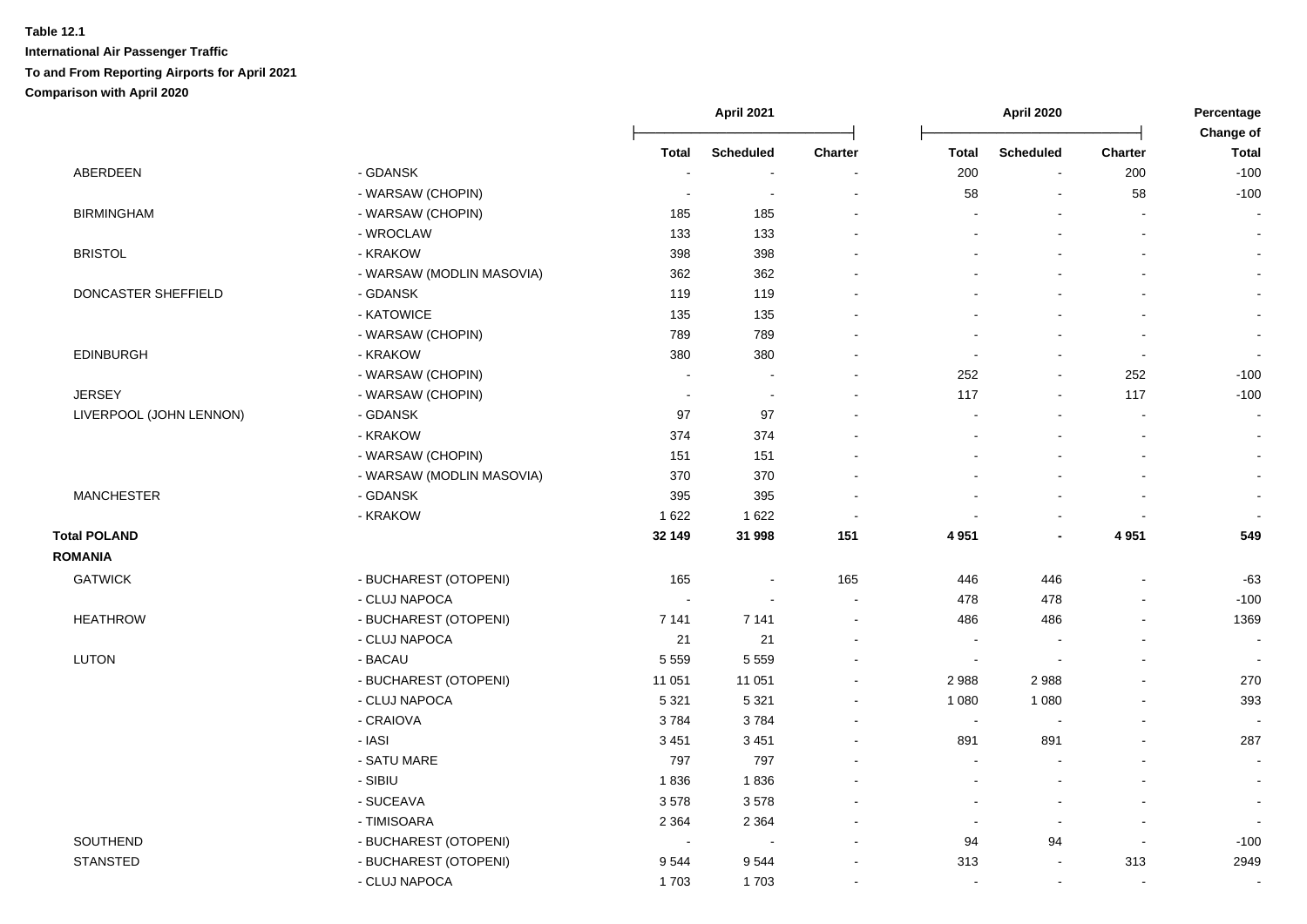|                                |                                   | <b>April 2021</b>        |                  |                          | April 2020   |                          |                          | Percentage<br>Change of |  |
|--------------------------------|-----------------------------------|--------------------------|------------------|--------------------------|--------------|--------------------------|--------------------------|-------------------------|--|
|                                |                                   | Total                    | <b>Scheduled</b> | Charter                  | <b>Total</b> | <b>Scheduled</b>         | <b>Charter</b>           | <b>Total</b>            |  |
|                                | - IASI                            | $\sim$                   |                  |                          | 321          | $\overline{\phantom{a}}$ | 321                      | $-100$                  |  |
| <b>BIRMINGHAM</b>              | - BUCHAREST (OTOPENI)             | 3 4 3 2                  | 3 4 3 2          |                          | 547          | 378                      | 169                      | 527                     |  |
|                                | - CLUJ NAPOCA                     | $\sim$                   |                  |                          | 76           | 76                       | $\sim$                   | $-100$                  |  |
| DONCASTER SHEFFIELD            | - BUCHAREST (OTOPENI)             | 2 4 3 7                  | 2 4 3 7          |                          | 298          | 298                      | $\blacksquare$           | 718                     |  |
|                                | - CLUJ NAPOCA                     | 266                      | 266              | $\blacksquare$           | 178          | 178                      | $\blacksquare$           | 49                      |  |
| <b>EDINBURGH</b>               | - BUCHAREST (OTOPENI)             | $\overline{\phantom{a}}$ |                  | $\sim$                   | 234          | 234                      | $\blacksquare$           | $-100$                  |  |
| <b>HUMBERSIDE</b>              | - CONSTANTA                       | $\sim$                   |                  |                          | 27           |                          | 27                       | $-100$                  |  |
| LIVERPOOL (JOHN LENNON)        | - BUCHAREST (OTOPENI)             | 1874                     | 1874             |                          | 344          | 344                      | $\overline{a}$           | 445                     |  |
|                                | - CLUJ NAPOCA                     |                          |                  |                          | 84           | 84                       | $\blacksquare$           | $-100$                  |  |
|                                | - IASI                            | $\sim$                   |                  | $\overline{\phantom{a}}$ | 166          | 166                      | $\overline{\phantom{a}}$ | $-100$                  |  |
| <b>Total ROMANIA</b>           |                                   | 64 324                   | 64 159           | 165                      | 9 0 5 1      | 8 2 2 1                  | 830                      | 611                     |  |
| <b>SLOVAK REPUBLIC</b>         |                                   |                          |                  |                          |              |                          |                          |                         |  |
| <b>LUTON</b>                   | - BRATISLAVA                      | 179                      | 179              | $\blacksquare$           | $\sim$       | $\sim$                   | $\blacksquare$           | $\blacksquare$          |  |
|                                | - KOSICE                          | 1685                     | 1685             |                          |              |                          | $\overline{\phantom{a}}$ |                         |  |
| <b>STANSTED</b>                | - BRATISLAVA                      | 545                      | 545              |                          | 328          |                          | 328                      | 66                      |  |
|                                | - KOSICE                          | 564                      | 564              |                          |              |                          |                          |                         |  |
| <b>Total SLOVAK REPUBLIC</b>   |                                   | 2973                     | 2973             | $\overline{\phantom{a}}$ | 328          |                          | 328                      | 806                     |  |
| <b>Total EASTERN EUROPE-EU</b> |                                   | 143 298                  | 142 839          | 459                      | 28 9 23      | 21 698                   | 7 2 2 5                  | 395                     |  |
| <b>EASTERN EUROPE -OTHER</b>   |                                   |                          |                  |                          |              |                          |                          |                         |  |
| <b>ALBANIA</b>                 |                                   |                          |                  |                          |              |                          |                          |                         |  |
| <b>GATWICK</b>                 | - TIRANA                          | 61                       | $\sim$           | 61                       |              |                          | $\blacksquare$           | $\blacksquare$          |  |
| <b>HEATHROW</b>                | - TIRANA                          | 631                      | 631              | $\sim$                   |              |                          | $\overline{\phantom{a}}$ | $\bullet$               |  |
| <b>LUTON</b>                   | - TIRANA                          | 2 3 9 8                  | 2 3 9 8          | $\blacksquare$           | 503          | $\sim$                   | 503                      | 377                     |  |
| <b>Total ALBANIA</b>           |                                   | 3 0 9 0                  | 3 0 2 9          | 61                       | 503          | $\overline{\phantom{a}}$ | 503                      | 514                     |  |
| <b>AZERBAIJAN</b>              |                                   |                          |                  |                          |              |                          |                          |                         |  |
| <b>HEATHROW</b>                | - BAKU (HEYDER ALIYEV INT'L)      | 194                      | $\blacksquare$   | 194                      | 378          | 184                      | 194                      | $-49$                   |  |
| <b>Total AZERBAIJAN</b>        |                                   | 194                      | ٠                | 194                      | 378          | 184                      | 194                      | $-49$                   |  |
| <b>BELARUS</b>                 |                                   |                          |                  |                          |              |                          |                          |                         |  |
| <b>GATWICK</b>                 | - MINSK INT'L                     | 1 3 7 3                  | 1 3 7 3          | $\sim$                   | 1 900        | 1 900                    | $\blacksquare$           | $-28$                   |  |
| <b>Total BELARUS</b>           |                                   | 1 3 7 3                  | 1 3 7 3          | $\blacksquare$           | 1 900        | 1 900                    | $\overline{\phantom{a}}$ | $-28$                   |  |
| <b>GEORGIA</b>                 |                                   |                          |                  |                          |              |                          |                          |                         |  |
|                                | - TBILISI                         |                          |                  | $\blacksquare$           | 258          | 258                      | $\overline{a}$           | $-100$                  |  |
| <b>Total GEORGIA</b>           |                                   |                          |                  | $\blacksquare$           | 258          | 258                      | $\blacksquare$           | $-100$                  |  |
| <b>KAZAKHSTAN</b>              |                                   |                          |                  |                          |              |                          |                          |                         |  |
| <b>HEATHROW</b>                | - NURSULTAN NAZERBAYEV INTERNATIO | $\blacksquare$           | $\blacksquare$   |                          | 54           | $\sim$                   | 54                       | $-100$                  |  |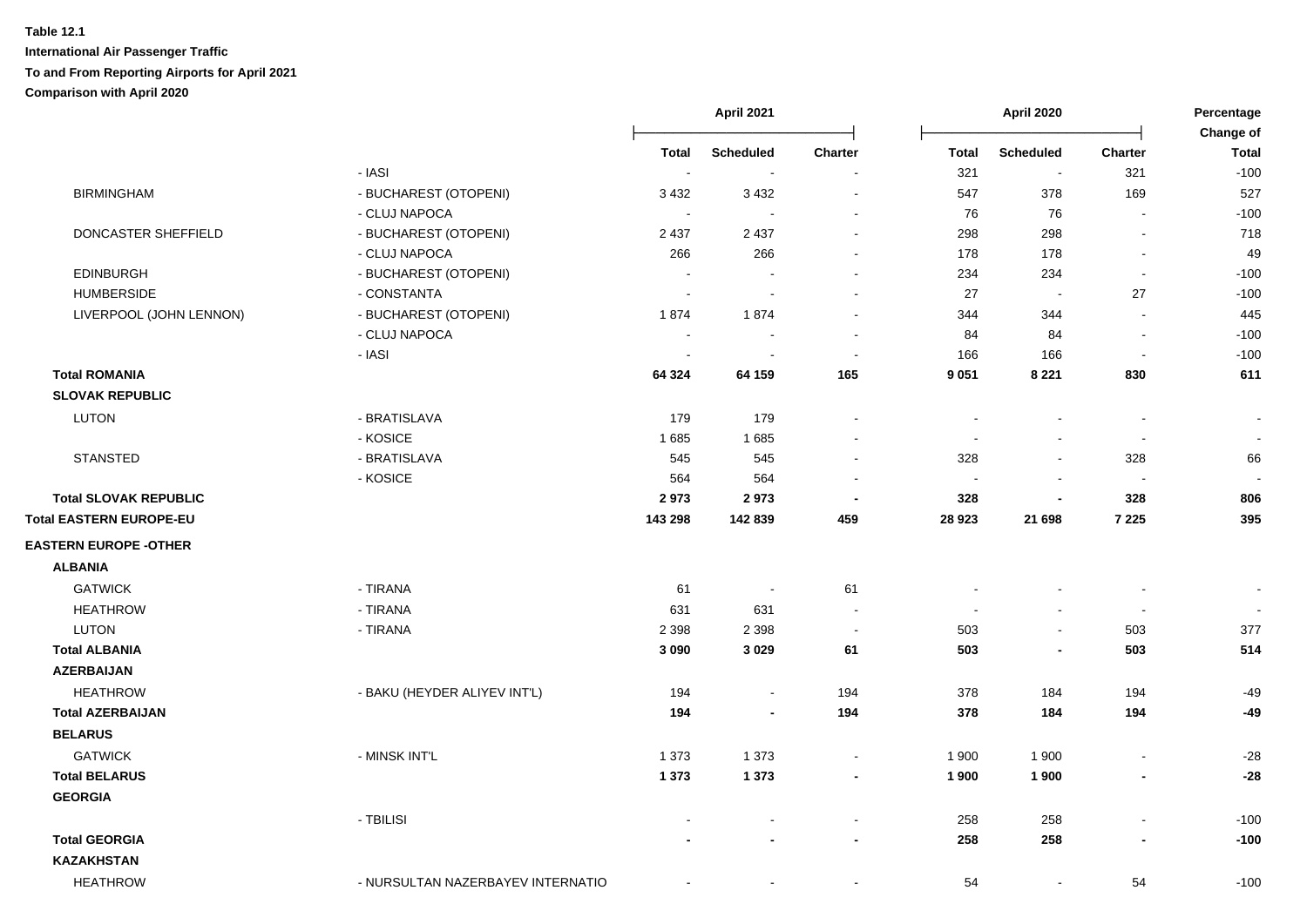|                                    |                         | April 2021   |                  |                | <b>April 2020</b>        |                  |                          |                           |
|------------------------------------|-------------------------|--------------|------------------|----------------|--------------------------|------------------|--------------------------|---------------------------|
|                                    |                         | <b>Total</b> | <b>Scheduled</b> | <b>Charter</b> | <b>Total</b>             | <b>Scheduled</b> | <b>Charter</b>           | Change of<br><b>Total</b> |
|                                    | - PETROPAVLOSVK         |              |                  | $\blacksquare$ | 95                       | $\sim$           | 95                       | $-100$                    |
| <b>Total KAZAKHSTAN</b>            |                         |              |                  | $\blacksquare$ | 149                      | $\blacksquare$   | 149                      | $-100$                    |
| <b>REPUBLIC OF MOLDOVA</b>         |                         |              |                  |                |                          |                  |                          |                           |
| <b>LUTON</b>                       | - CHISINAU (KISHINEV)   | 5932         | 5932             | $\sim$         | $\sim$                   | $\sim$           | $\sim$                   | $\overline{\phantom{a}}$  |
| <b>STANSTED</b>                    | - CHISINAU (KISHINEV)   | 1 0 8 0      | 1 0 8 0          |                | 1 5 5 8                  | $\sim$           | 1558                     | $-31$                     |
| <b>Total REPUBLIC OF MOLDOVA</b>   |                         | 7012         | 7012             |                | 1 5 5 8                  | $\blacksquare$   | 1 5 5 8                  | 350                       |
| <b>RUSSIA</b>                      |                         |              |                  |                |                          |                  |                          |                           |
| <b>HEATHROW</b>                    | - MOSCOW (SHEREMETYEVO) | 4 6 28       | 3                | 4 6 2 5        | 629                      | $\blacksquare$   | 629                      | 636                       |
| <b>BIGGIN HILL</b>                 | - MOSCOW (VNUKOVO)      | 12           | $\sim$           | 12             | $\sim$                   |                  | $\overline{\phantom{a}}$ |                           |
| <b>Total RUSSIA</b>                |                         | 4 6 4 0      | 3                | 4 6 3 7        | 629                      | $\blacksquare$   | 629                      | 638                       |
| <b>UKRAINE</b>                     |                         |              |                  |                |                          |                  |                          |                           |
| <b>GATWICK</b>                     | - KIEV (BORISPOL)       | 2700         | 2700             |                | $\overline{\phantom{a}}$ |                  | $\sim$                   |                           |
| <b>HEATHROW</b>                    | - KIEV (BORISPOL)       | 1 1 6 9      | 1 1 6 9          | $\sim$         | 114                      | $\sim$           | 114                      | 925                       |
| <b>LUTON</b>                       | - KIEV (ZHULYANY)       | 1593         | 1593             | $\blacksquare$ |                          | $\blacksquare$   | $\blacksquare$           | $\sim$                    |
|                                    | - LVOV                  | 1 2 7 4      | 1 2 7 4          | $\sim$         |                          |                  | $\blacksquare$           | $\sim$                    |
| <b>STANSTED</b>                    | - KIEV (BORISPOL)       | 919          | 919              | $\sim$         |                          |                  | $\blacksquare$           | $\sim$                    |
| BELFAST INTERNATIONAL              | - KIEV (BORISPOL)       | 79           | $\sim$           | 79             |                          |                  | $\blacksquare$           | $\sim$                    |
|                                    | - KIEV (ZHULYANY)       | 78           | $\sim$           | 78             | $\sim$                   | $\mathbf{r}$     | $\overline{\phantom{a}}$ | $\sim$                    |
| <b>Total UKRAINE</b>               |                         | 7812         | 7655             | 157            | 114                      | $\overline{a}$   | 114                      | 6753                      |
| <b>Total EASTERN EUROPE -OTHER</b> |                         | 24 1 21      | 19 072           | 5 0 4 9        | 5 4 8 9                  | 2 3 4 2          | 3 1 4 7                  | 339                       |
| <b>NEAR EAST</b>                   |                         |              |                  |                |                          |                  |                          |                           |
| <b>ISRAEL</b>                      |                         |              |                  |                |                          |                  |                          |                           |
| <b>HEATHROW</b>                    | - TEL AVIV              | 8979         | 8979             |                | 144                      | 144              | $\ddot{\phantom{a}}$     | 6135                      |
| <b>LUTON</b>                       | - TEL AVIV              | 1 5 2 4      | 1 5 2 4          |                | $\sim$                   |                  | $\sim$                   |                           |
| <b>STANSTED</b>                    | - TEL AVIV              | $\sim$       |                  |                | 365                      |                  | 365                      | $-100$                    |
| <b>Total ISRAEL</b>                |                         | 10 503       | 10 503           |                | 509                      | 144              | 365                      | 1963                      |
| <b>JORDAN</b>                      |                         |              |                  |                |                          |                  |                          |                           |
| <b>HEATHROW</b>                    | - AMMAN                 | 740          | 740              |                |                          |                  | $\blacksquare$           |                           |
| <b>Total JORDAN</b>                |                         | 740          | 740              | $\blacksquare$ |                          | $\blacksquare$   | $\blacksquare$           | Infinity                  |
| <b>LEBANON</b>                     |                         |              |                  |                |                          |                  |                          |                           |
|                                    | - BEIRUT                | 3 0 9 4      | 3 0 9 4          |                | 480                      | $\blacksquare$   | 480                      | 545                       |
| <b>Total LEBANON</b>               |                         | 3 0 9 4      | 3 0 9 4          |                | 480                      |                  | 480                      | 545                       |
| <b>Total NEAR EAST</b>             |                         | 14 3 37      | 14 337           | $\blacksquare$ | 989                      | 144              | 845                      | 1350                      |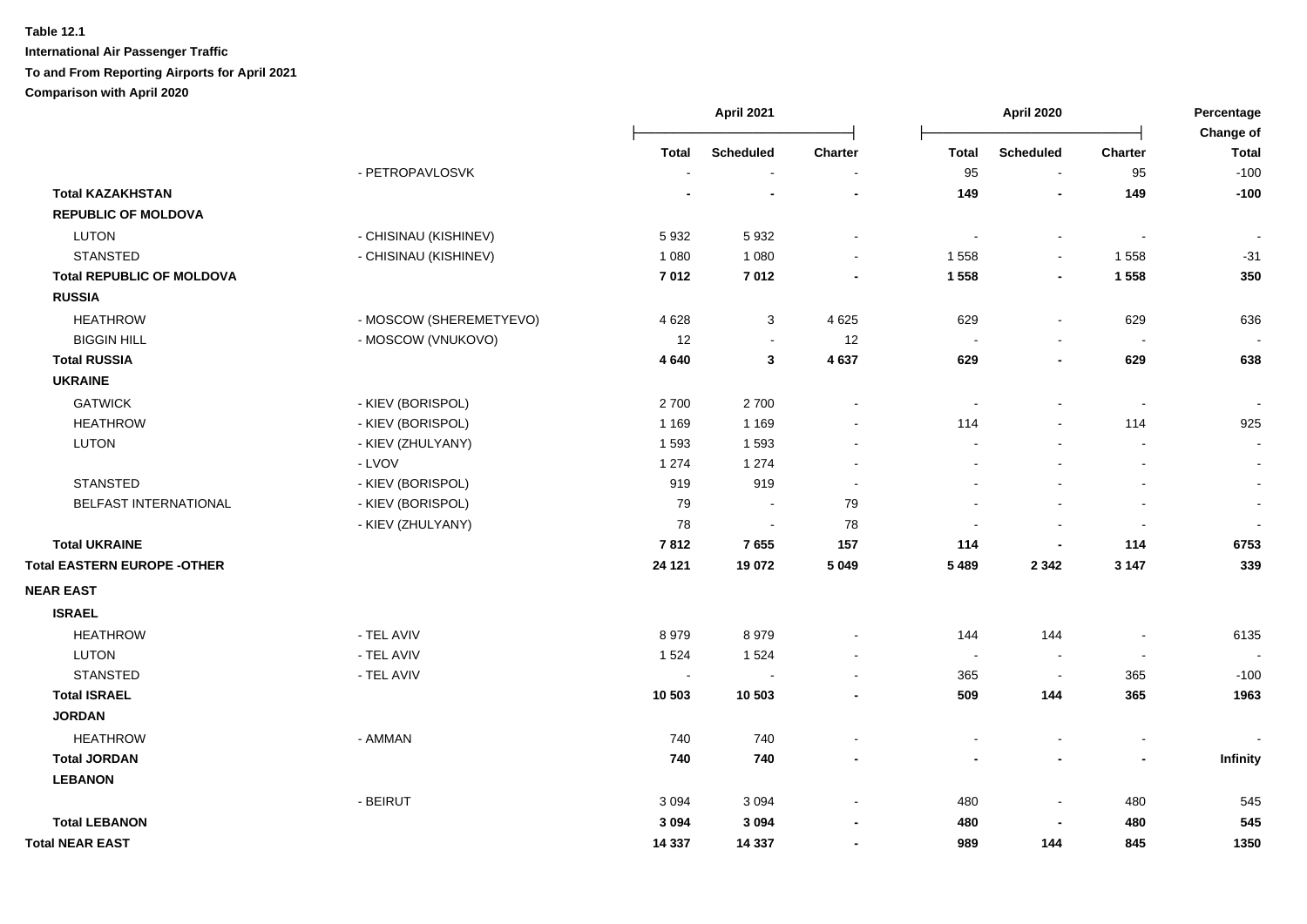|                                                 |                             |         | <b>April 2021</b> |                                            | <b>April 2020</b> |                                            |                          | Percentage<br><b>Change of</b> |  |
|-------------------------------------------------|-----------------------------|---------|-------------------|--------------------------------------------|-------------------|--------------------------------------------|--------------------------|--------------------------------|--|
|                                                 |                             | Total   | <b>Scheduled</b>  | Charter                                    | <b>Total</b>      | <b>Scheduled</b>                           | <b>Charter</b>           | <b>Total</b>                   |  |
| <b>NORTH AFRICA</b>                             |                             |         |                   |                                            |                   |                                            |                          |                                |  |
| <b>ALGERIA</b>                                  |                             |         |                   |                                            |                   |                                            |                          |                                |  |
| <b>GATWICK</b>                                  | - ALGIERS                   |         |                   | $\sim$                                     | 546               | $\blacksquare$                             | 546                      | $-100$                         |  |
| <b>HEATHROW</b>                                 | - HASSI MESSAOUD            |         |                   | $\sim$                                     | 36                | $\blacksquare$                             | 36                       | $-100$                         |  |
| <b>Total ALGERIA</b>                            |                             |         |                   | $\blacksquare$                             | 582               | $\blacksquare$                             | 582                      | $-100$                         |  |
| <b>EGYPT</b>                                    |                             |         |                   |                                            |                   |                                            |                          |                                |  |
| <b>GATWICK</b>                                  | - ALEXANDRIA (BORG EL ARAB) | 88      | $\sim$            | 88                                         | $\blacksquare$    | $\overline{\phantom{a}}$                   | $\blacksquare$           | $\sim$                         |  |
|                                                 | - CAIRO                     | 25      | $\sim$            | 25                                         | 535               | $\blacksquare$                             | 535                      | $-95$                          |  |
| <b>HEATHROW</b>                                 | - CAIRO                     | 10 0 34 | 10 0 34           | $\sim$                                     | 615               | $\blacksquare$                             | 615                      | 1532                           |  |
| <b>Total EGYPT</b>                              |                             | 10 147  | 10 034            | 113                                        | 1 1 5 0           | $\blacksquare$                             | 1 1 5 0                  | 782                            |  |
| <b>MOROCCO</b>                                  |                             |         |                   |                                            |                   |                                            |                          |                                |  |
|                                                 | - CASABLANCA MOHAMED V      |         |                   | $\blacksquare$                             | 205               | 205                                        | $\blacksquare$           | $-100$                         |  |
| <b>STANSTED</b>                                 | - CASABLANCA MOHAMED V      |         |                   | $\sim$                                     | 380               | $\sim$                                     | 380                      | $-100$                         |  |
| <b>Total MOROCCO</b>                            |                             |         |                   | $\blacksquare$                             | 585               | 205                                        | 380                      | $-100$                         |  |
| <b>TUNISIA</b>                                  |                             |         |                   |                                            |                   |                                            |                          |                                |  |
| <b>GATWICK</b>                                  | - TUNIS                     | 402     | 402               | $\sim$                                     |                   | $\blacksquare$                             | $\blacksquare$           | $\blacksquare$                 |  |
| <b>Total TUNISIA</b>                            |                             | 402     | 402               | $\overline{\phantom{a}}$                   |                   | $\blacksquare$                             | $\blacksquare$           | <b>Infinity</b>                |  |
| <b>Total NORTH AFRICA</b>                       |                             | 10 549  | 10 436            | 113                                        | 2 3 1 7           | 205                                        | 2 1 1 2                  | 355                            |  |
| <b>EAST AFRICA</b>                              |                             |         |                   |                                            |                   |                                            |                          |                                |  |
| <b>ETHIOPIA</b>                                 |                             |         |                   |                                            |                   |                                            |                          |                                |  |
| <b>HEATHROW</b>                                 | - ADDIS ABABA               | 1749    | 1749              | $\sim$                                     | 1855              | 1797                                       | 58                       | -6                             |  |
| <b>MANCHESTER</b>                               | - ADDIS ABABA               | 221     | 221               |                                            | $\sim$            |                                            | $\overline{\phantom{a}}$ |                                |  |
| <b>Total ETHIOPIA</b>                           |                             | 1970    | 1970              |                                            | 1855              | 1797                                       | 58                       | 6                              |  |
| <b>KENYA</b>                                    |                             |         |                   |                                            |                   |                                            |                          |                                |  |
| <b>HEATHROW</b>                                 | - NAIROBI                   | 2834    | 2834              | $\sim$                                     | 109               | $\sim$                                     | 109                      | 2500                           |  |
| <b>Total KENYA</b>                              |                             | 2834    | 2834              |                                            | 109               | $\overline{\phantom{a}}$                   | 109                      | 2500                           |  |
| <b>Total EAST AFRICA</b>                        |                             | 4 8 0 4 | 4 8 0 4           |                                            | 1964              | 1797                                       | 167                      | 145                            |  |
| <b>WEST AFRICA</b>                              |                             |         |                   |                                            |                   |                                            |                          |                                |  |
| <b>EQUATORIAL GUINEA</b>                        |                             |         |                   |                                            |                   |                                            |                          |                                |  |
|                                                 |                             |         |                   |                                            |                   |                                            |                          |                                |  |
| <b>STANSTED</b>                                 | - MALABO                    |         |                   | $\blacksquare$<br>$\overline{\phantom{a}}$ | 61<br>61          | $\blacksquare$<br>$\blacksquare$           | 61                       | $-100$<br>$-100$               |  |
| <b>Total EQUATORIAL GUINEA</b><br><b>GAMBIA</b> |                             |         |                   |                                            |                   |                                            | 61                       |                                |  |
|                                                 |                             |         |                   |                                            |                   |                                            |                          |                                |  |
| <b>Total GAMBIA</b>                             | - BANJUL                    |         |                   |                                            | 150<br>150        | $\blacksquare$<br>$\overline{\phantom{a}}$ | 150<br>150               | $-100$<br>$-100$               |  |
|                                                 |                             |         |                   |                                            |                   |                                            |                          |                                |  |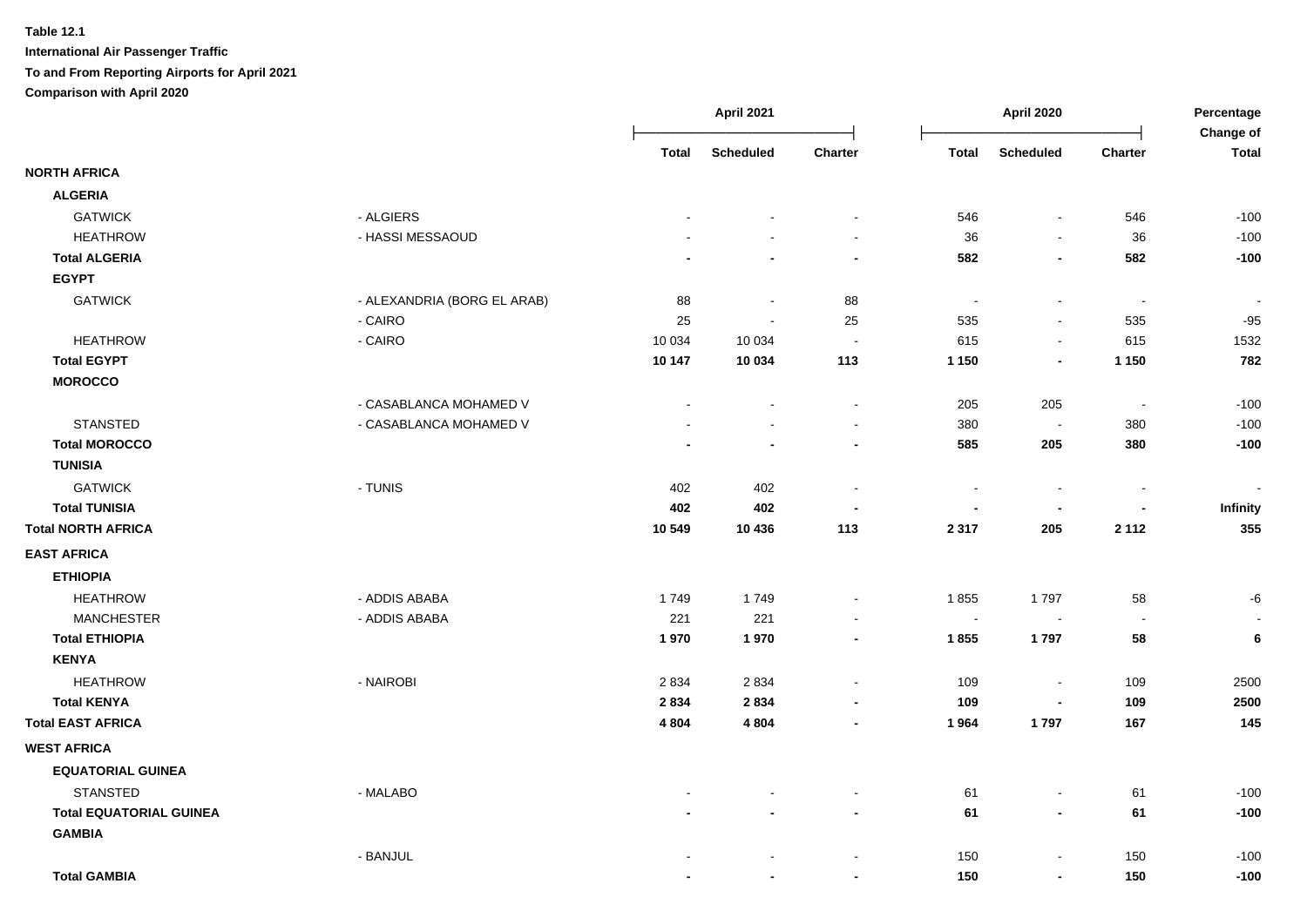|                                       |                        |                | April 2021       |                 | April 2020               |                          | Percentage<br>Change of  |              |
|---------------------------------------|------------------------|----------------|------------------|-----------------|--------------------------|--------------------------|--------------------------|--------------|
|                                       |                        | <b>Total</b>   | <b>Scheduled</b> | Charter         | <b>Total</b>             | <b>Scheduled</b>         | Charter                  | <b>Total</b> |
| <b>GHANA</b>                          |                        |                |                  |                 |                          |                          |                          |              |
| <b>HEATHROW</b>                       | - ACCRA                | 10 355         | 10 355           | $\blacksquare$  | 76                       | $\blacksquare$           | 76                       | 13525        |
| <b>STANSTED</b>                       | - ACCRA                | $\blacksquare$ |                  |                 | 282                      |                          | 282                      | $-100$       |
| <b>Total GHANA</b>                    |                        | 10 355         | 10 355           |                 | 358                      | $\blacksquare$           | 358                      | 2792         |
| <b>NIGERIA</b>                        |                        |                |                  |                 |                          |                          |                          |              |
| <b>HEATHROW</b>                       | - ABUJA                | 6408           | 6408             |                 | 433                      | $\sim$                   | 433                      | 1380         |
|                                       | - LAGOS                | 22 572         | 22 572           |                 | 737                      | $\overline{\phantom{a}}$ | 737                      | 2963         |
| <b>Total NIGERIA</b>                  |                        | 28 980         | 28 980           |                 | 1 1 7 0                  | $\blacksquare$           | 1 1 7 0                  | 2377         |
| <b>Total WEST AFRICA</b>              |                        | 39 335         | 39 335           |                 | 1739                     | $\blacksquare$           | 1739                     | 2162         |
| <b>CENTRAL AFRICA</b>                 |                        |                |                  |                 |                          |                          |                          |              |
| <b>ANGOLA</b>                         |                        |                |                  |                 |                          |                          |                          |              |
| <b>STANSTED</b>                       | - LUANDA               |                |                  |                 | 25                       | $\overline{\phantom{a}}$ | 25                       | $-100$       |
| <b>Total ANGOLA</b>                   |                        |                |                  |                 | 25                       | $\blacksquare$           | 25                       | $-100$       |
| <b>Total CENTRAL AFRICA</b>           |                        |                |                  |                 | 25                       | $\overline{\phantom{a}}$ | 25                       | $-100$       |
| <b>SOUTHERN AFRICA</b>                |                        |                |                  |                 |                          |                          |                          |              |
| <b>REPUBLIC OF SOUTH AFRICA</b>       |                        |                |                  |                 |                          |                          |                          |              |
| <b>HEATHROW</b>                       | - CAPE TOWN            |                |                  |                 | 2 1 6 9                  | $\sim$                   | 2 1 6 9                  | $-100$       |
|                                       | - JOHANNESBURG         |                |                  |                 | 908                      |                          | 908                      | $-100$       |
| <b>Total REPUBLIC OF SOUTH AFRICA</b> |                        |                |                  |                 | 3 0 7 7                  | $\blacksquare$           | 3 0 7 7                  | $-100$       |
| <b>Total SOUTHERN AFRICA</b>          |                        |                |                  |                 | 3 0 7 7                  |                          | 3 0 7 7                  | $-100$       |
| <b>MIDDLE EAST</b>                    |                        |                |                  |                 |                          |                          |                          |              |
| <b>BAHRAIN</b>                        |                        |                |                  |                 |                          |                          |                          |              |
|                                       | - BAHRAIN              | 8861           | 8861             |                 | 2 1 6 8                  | 1 2 2 6                  | 942                      | 309          |
| <b>Total BAHRAIN</b>                  |                        | 8861           | 8861             | $\blacksquare$  | 2 1 6 8                  | 1 2 2 6                  | 942                      | 309          |
| <b>IRAN</b>                           |                        |                |                  |                 |                          |                          |                          |              |
|                                       | - TEHRAN IMAM KHOMEINI | 415            | 415              |                 | 1 2 6 4                  | 1 2 6 4                  | $\blacksquare$           | $-67$        |
| <b>Total IRAN</b>                     |                        | 415            | 415              | $\blacksquare$  | 1 2 6 4                  | 1 2 6 4                  | $\blacksquare$           | $-67$        |
| <b>IRAQ</b>                           |                        |                |                  |                 |                          |                          |                          |              |
| <b>STANSTED</b>                       | - ERBIL INTERNATIONAL  |                |                  |                 | 171                      | $\blacksquare$           | 171                      | $-100$       |
| <b>Total IRAQ</b>                     |                        |                |                  | $\blacksquare$  | 171                      | $\blacksquare$           | 171                      | $-100$       |
| <b>KUWAIT</b>                         |                        |                |                  |                 |                          |                          |                          |              |
| <b>GATWICK</b>                        | - KUWAIT               | 256            | $\blacksquare$   | 256             | 588                      | 588                      | $\overline{\phantom{a}}$ | $-56$        |
| <b>HEATHROW</b>                       | - KUWAIT               |                | $\blacksquare$   | $\blacksquare$  | 3748                     | 312                      | 3 4 3 6                  | $-100$       |
| <b>BIGGIN HILL</b>                    | - KUWAIT               | 5              | $\blacksquare$   | $5\phantom{.0}$ | $\overline{\phantom{a}}$ | $\blacksquare$           | $\blacksquare$           | $\sim$       |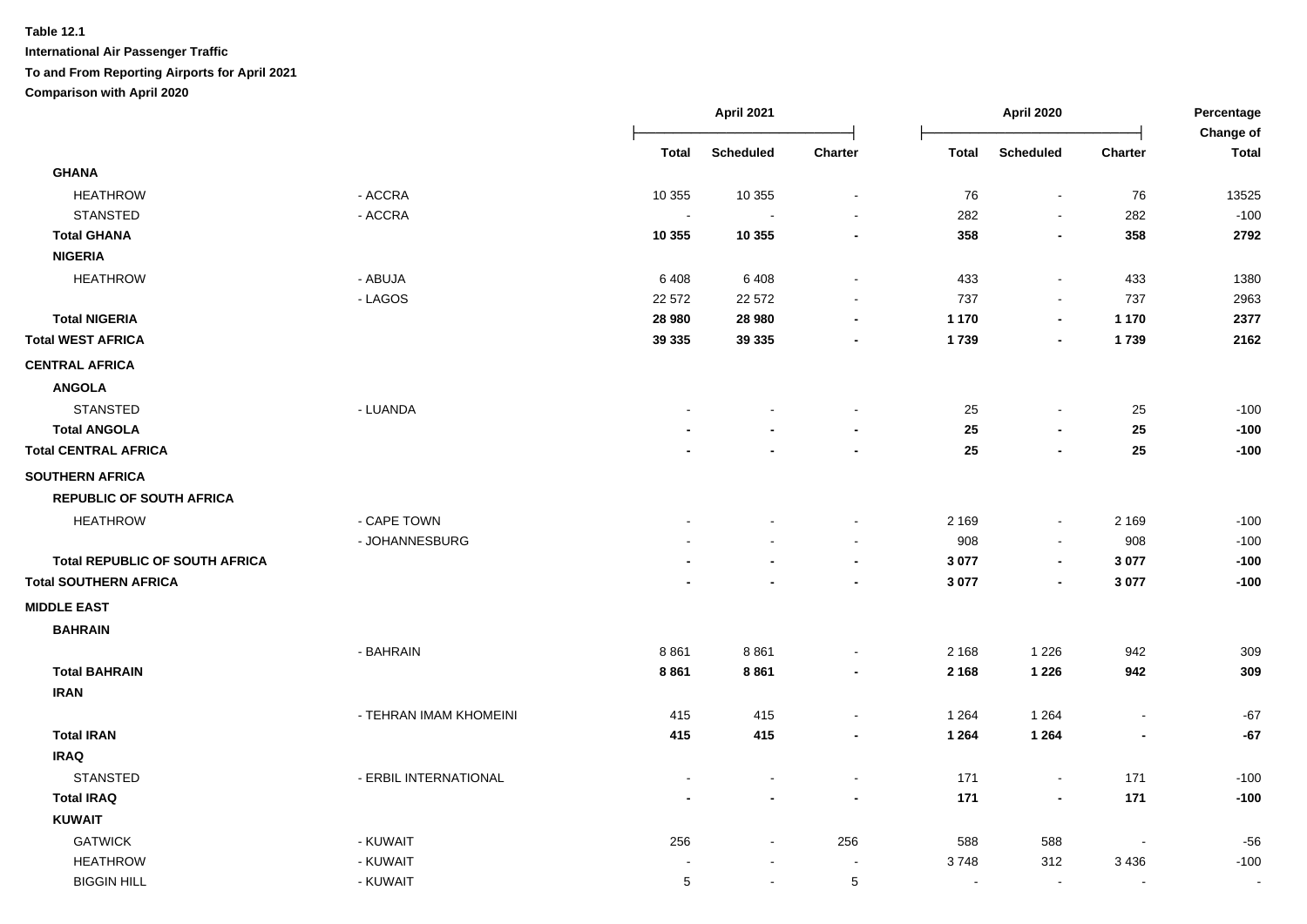|                                   |                           |                    | April 2021         |                          | April 2020         |                          | Percentage               |                           |
|-----------------------------------|---------------------------|--------------------|--------------------|--------------------------|--------------------|--------------------------|--------------------------|---------------------------|
|                                   |                           | Total              | <b>Scheduled</b>   | Charter                  | <b>Total</b>       | <b>Scheduled</b>         | <b>Charter</b>           | Change of<br><b>Total</b> |
| <b>GLASGOW</b>                    | - KUWAIT                  |                    | $\sim$             | $\sim$                   | 594                | $\blacksquare$           | 594                      | $-100$                    |
| <b>MANCHESTER</b>                 | - KUWAIT                  |                    |                    | $\sim$                   | 2 0 9 3            | $\blacksquare$           | 2 0 9 3                  | $-100$                    |
| <b>Total KUWAIT</b>               |                           | 261                |                    | 261                      | 7 0 23             | 900                      | 6 1 2 3                  | $-96$                     |
| <b>OMAN</b>                       |                           |                    |                    |                          |                    |                          |                          |                           |
| <b>HEATHROW</b>                   | - MUSCAT                  | 52                 | $\sim$             | 52                       |                    |                          | $\blacksquare$           |                           |
| <b>Total OMAN</b>                 |                           | 52                 |                    | 52                       |                    |                          | $\blacksquare$           | Infinity                  |
| QATAR                             |                           |                    |                    |                          |                    |                          |                          |                           |
|                                   | - DOHA HAMAD              | 4983               | 4983               | $\blacksquare$           | 17922              | 17 371                   | 551                      | $-72$                     |
| <b>EDINBURGH</b>                  | - DOHA HAMAD              | 915                | 915                | $\sim$                   | 1 2 2 8            | 1 2 2 8                  | $\blacksquare$           | $-25$                     |
| <b>MANCHESTER</b>                 | - DOHA HAMAD              | 979                | 979                | $\sim$                   | 4576               | 4563                     | 13                       | $-79$                     |
| <b>Total QATAR</b>                |                           | 6877               | 6877               | $\blacksquare$           | 23 7 26            | 23 162                   | 564                      | $-71$                     |
| <b>SAUDI ARABIA</b>               |                           |                    |                    |                          |                    |                          |                          |                           |
| <b>HEATHROW</b>                   | - DAMMAM                  | $\sim$             |                    | $\overline{\phantom{a}}$ | 576                |                          | 216                      | $-100$                    |
|                                   | - JEDDAH                  |                    |                    | $\sim$                   |                    | 360<br>2 1 6 9           | $\sim$                   | $-43$                     |
|                                   | - RIYADH                  | 1 2 2 6<br>2 2 3 8 | 1 2 2 6<br>2 2 3 8 | $\blacksquare$           | 2 1 6 9<br>2 8 4 0 | 2840                     | $\overline{\phantom{a}}$ | $-21$                     |
| <b>STANSTED</b>                   | - RIYADH                  |                    |                    | $\sim$                   | 30                 | $\blacksquare$           | 30                       | $-100$                    |
| <b>BIGGIN HILL</b>                | - RIYADH                  |                    |                    | $\sim$                   | 11                 | $\sim$                   | 11                       | $-100$                    |
| <b>Total SAUDI ARABIA</b>         |                           | 3 4 6 4            | 3 4 6 4            | $\blacksquare$           | 5626               | 5 3 6 9                  | 257                      | $-38$                     |
| <b>UNITED ARAB EMIRATES</b>       |                           |                    |                    |                          |                    |                          |                          |                           |
| <b>GATWICK</b>                    | - DUBAI (WORLD CENTRAL)   |                    | $\sim$             |                          | $\sim$             | $\blacksquare$           | $\blacksquare$           | $\overline{\phantom{a}}$  |
| <b>HEATHROW</b>                   | - ABU DHABI INTERNATIONAL | 8<br>1413          | 1 4 1 3            | 8<br>$\blacksquare$      | 351                | 351                      |                          | 303                       |
|                                   | - DUBAI                   | 4 4 5 7            | 4 4 5 7            | $\blacksquare$           | 3 2 5 6            | 3 2 5 6                  | $\blacksquare$           | 37                        |
| <b>MANCHESTER</b>                 | - ABU DHABI INTERNATIONAL | 758                | 758                | $\sim$                   | $\sim$             | $\overline{\phantom{a}}$ | $\blacksquare$           | $\sim$                    |
|                                   | - DUBAI                   | 1 0 1 0            | 1 0 1 0            | $\sim$                   | $\sim$             |                          |                          |                           |
| <b>Total UNITED ARAB EMIRATES</b> |                           | 7646               | 7638               | 8                        | 3607               | 3 607                    |                          | 112                       |
| <b>Total MIDDLE EAST</b>          |                           | 27 576             | 27 255             | 321                      | 43 585             | 35 5 28                  | 8 0 5 7                  | $-37$                     |
|                                   |                           |                    |                    |                          |                    |                          |                          |                           |
| <b>INDIAN SUB-CONTINENT</b>       |                           |                    |                    |                          |                    |                          |                          |                           |
| <b>BANGLADESH</b>                 |                           |                    |                    |                          |                    |                          |                          |                           |
| <b>HEATHROW</b>                   | - DHAKHA                  | 1 0 1 1            | 1011               | $\blacksquare$           | 982                | $\blacksquare$           | 982                      | 3                         |
|                                   | - SYLHET                  | 392                | 392                | $\blacksquare$           | $\blacksquare$     | $\sim$                   | $\blacksquare$           |                           |
| <b>Total BANGLADESH</b>           |                           | 1 4 0 3            | 1 4 0 3            | $\overline{\phantom{a}}$ | 982                | $\overline{\phantom{a}}$ | 982                      | 43                        |
| <b>INDIA</b>                      |                           |                    |                    |                          |                    |                          |                          |                           |
|                                   | - AHMEDABAD               |                    |                    | $\sim$                   | 1 9 0 9            | $\sim$                   | 1 9 0 9                  | $-100$                    |
|                                   | - AMRITSAR                |                    |                    | $\sim$                   | 2682               | $\sim$                   | 2682                     | $-100$                    |
|                                   | - BANGALORE (BENGALURU)   | 6545               | 6545               | $\blacksquare$           |                    | $\sim$                   | $\sim$                   | $\overline{\phantom{a}}$  |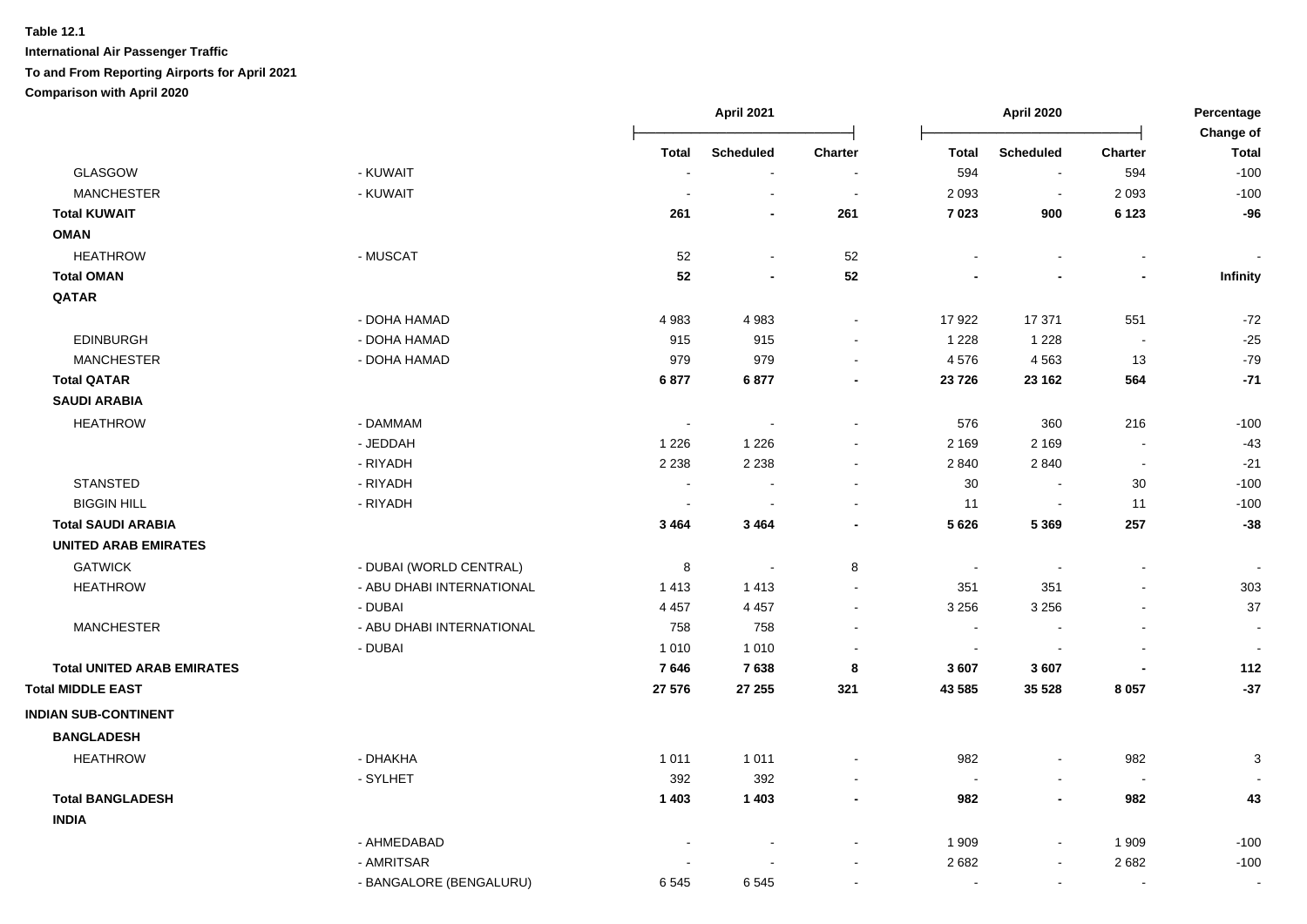|                                   |                                    |                          | April 2021<br>April 2020 |                          |                          | Percentage<br>Change of  |                          |                |
|-----------------------------------|------------------------------------|--------------------------|--------------------------|--------------------------|--------------------------|--------------------------|--------------------------|----------------|
|                                   |                                    | <b>Total</b>             | <b>Scheduled</b>         | <b>Charter</b>           | <b>Total</b>             | <b>Scheduled</b>         | <b>Charter</b>           | <b>Total</b>   |
|                                   | - DELHI                            | 17776                    | 17776                    | $\blacksquare$           | 3 2 0 7                  | $\blacksquare$           | 3 2 0 7                  | 454            |
|                                   | - GOA                              |                          |                          |                          | 1 544                    | $\blacksquare$           | 1544                     | $-100$         |
|                                   | - HYDERABAD (RAJIV GHANDI)         | 4836                     | 4836                     |                          |                          | $\blacksquare$           |                          |                |
|                                   | - MUMBAI                           | 13 0 56                  | 13 0 56                  | $\sim$                   | 1 1 7 9                  | $\blacksquare$           | 1 1 7 9                  | 1007           |
| <b>STANSTED</b>                   | $-GOA$                             | $\overline{\phantom{a}}$ |                          | $\overline{\phantom{a}}$ | 932                      | $\blacksquare$           | 932                      | $-100$         |
| <b>BIRMINGHAM</b>                 | - AMRITSAR                         | 193                      | $\overline{\phantom{a}}$ | 193                      |                          | $\sim$                   | $\overline{\phantom{a}}$ |                |
| <b>Total INDIA</b>                |                                    | 42 406                   | 42 213                   | 193                      | 11 453                   | $\overline{\phantom{a}}$ | 11 453                   | 270            |
| <b>NEPAL</b>                      |                                    |                          |                          |                          |                          |                          |                          |                |
| <b>STANSTED</b>                   | - KATHMANDU                        |                          |                          | $\blacksquare$           | 754                      | $\blacksquare$           | 754                      | $-100$         |
| <b>Total NEPAL</b>                |                                    |                          |                          | $\blacksquare$           | 754                      | $\blacksquare$           | 754                      | $-100$         |
| <b>PAKISTAN</b>                   |                                    |                          |                          |                          |                          |                          |                          |                |
| <b>GATWICK</b>                    | - BENAZIR BHUTTO INTERNATIONAL AIR | 195                      | $\overline{\phantom{a}}$ | 195                      | $\overline{\phantom{a}}$ | $\overline{\phantom{a}}$ | $\sim$                   | $\blacksquare$ |
| <b>HEATHROW</b>                   | - ISLAMABAD INTERNATIONAL AIRPORT  | 10 306                   | 9766                     | 540                      | 5 1 5 4                  | 4 4 9 7                  | 657                      | 100            |
|                                   | - KARACHI                          | $\overline{\phantom{a}}$ | $\sim$                   | $\sim$                   | 896                      | 550                      | 346                      | $-100$         |
|                                   | - LAHORE                           | 5 6 4 1                  | 5 6 4 1                  | $\sim$                   | 3 3 1 6                  | 3 1 5 2                  | 164                      | 70             |
| <b>STANSTED</b>                   | - ISLAMABAD INTERNATIONAL AIRPORT  | 351                      | $\sim$                   | 351                      | $\sim$                   | $\blacksquare$           | $\overline{\phantom{a}}$ |                |
| <b>BIRMINGHAM</b>                 | - ISLAMABAD INTERNATIONAL AIRPORT  | 560                      | $\sim$                   | 560                      | 2 7 0 2                  | 2702                     | $\blacksquare$           | $-79$          |
| <b>MANCHESTER</b>                 | - ISLAMABAD INTERNATIONAL AIRPORT  | 5 6 6 3                  | 3819                     | 1844                     | 8897                     | 7777                     | 1 1 2 0                  | $-36$          |
|                                   | - LAHORE                           |                          | $\blacksquare$           |                          | 2 2 0 2                  | 1716                     | 486                      | $-100$         |
| <b>Total PAKISTAN</b>             |                                    | 22716                    | 19 2 26                  | 3 4 9 0                  | 23 167                   | 20 394                   | 2773                     | $-2$           |
| <b>SRI LANKA</b>                  |                                    |                          |                          |                          |                          |                          |                          |                |
| <b>HEATHROW</b>                   | - COLOMBO                          | 1 604                    | 1 604                    |                          | 670                      | 670                      |                          | 139            |
| <b>Total SRI LANKA</b>            |                                    | 1 604                    | 1 604                    |                          | 670                      | 670                      |                          | 139            |
| <b>Total INDIAN SUB-CONTINENT</b> |                                    | 68 129                   | 64 44 6                  | 3683                     | 37 026                   | 21 064                   | 15 962                   | 84             |
| <b>FAR EAST</b>                   |                                    |                          |                          |                          |                          |                          |                          |                |
| <b>BRUNEI</b>                     |                                    |                          |                          |                          |                          |                          |                          |                |
|                                   | - BANDAR SERI BEGAWAN              | 197                      | 197                      |                          |                          |                          |                          |                |
| <b>Total BRUNEI</b>               |                                    | 197                      | 197                      |                          |                          |                          |                          | Infinity       |
| <b>CHINA</b>                      |                                    |                          |                          |                          |                          |                          |                          |                |
|                                   | - CHENGDU                          |                          |                          | $\blacksquare$           | 308                      | $\overline{\phantom{a}}$ | 308                      | $-100$         |
|                                   | - GUANGZHOU BAIYUN INTERNATIONAL   |                          |                          |                          | 2 1 3 1                  | 2 1 2 9                  | $\overline{2}$           | $-100$         |
|                                   | - HANGZHOU                         |                          |                          | $\sim$                   | 140                      | $\sim$                   | 140                      | $-100$         |
|                                   | - JINAN YAOQIANG INTERNATIONAL     |                          |                          |                          | 181                      | 181                      | $\blacksquare$           | $-100$         |
|                                   | - NANJING LUKOU INTERNATIONAL      |                          |                          |                          | 180                      | $\sim$                   | 180                      | $-100$         |
|                                   | - QINGDAO                          | $\sim$                   | $\overline{a}$           | $\sim$                   | 935                      | 935                      | $\overline{\phantom{a}}$ | $-100$         |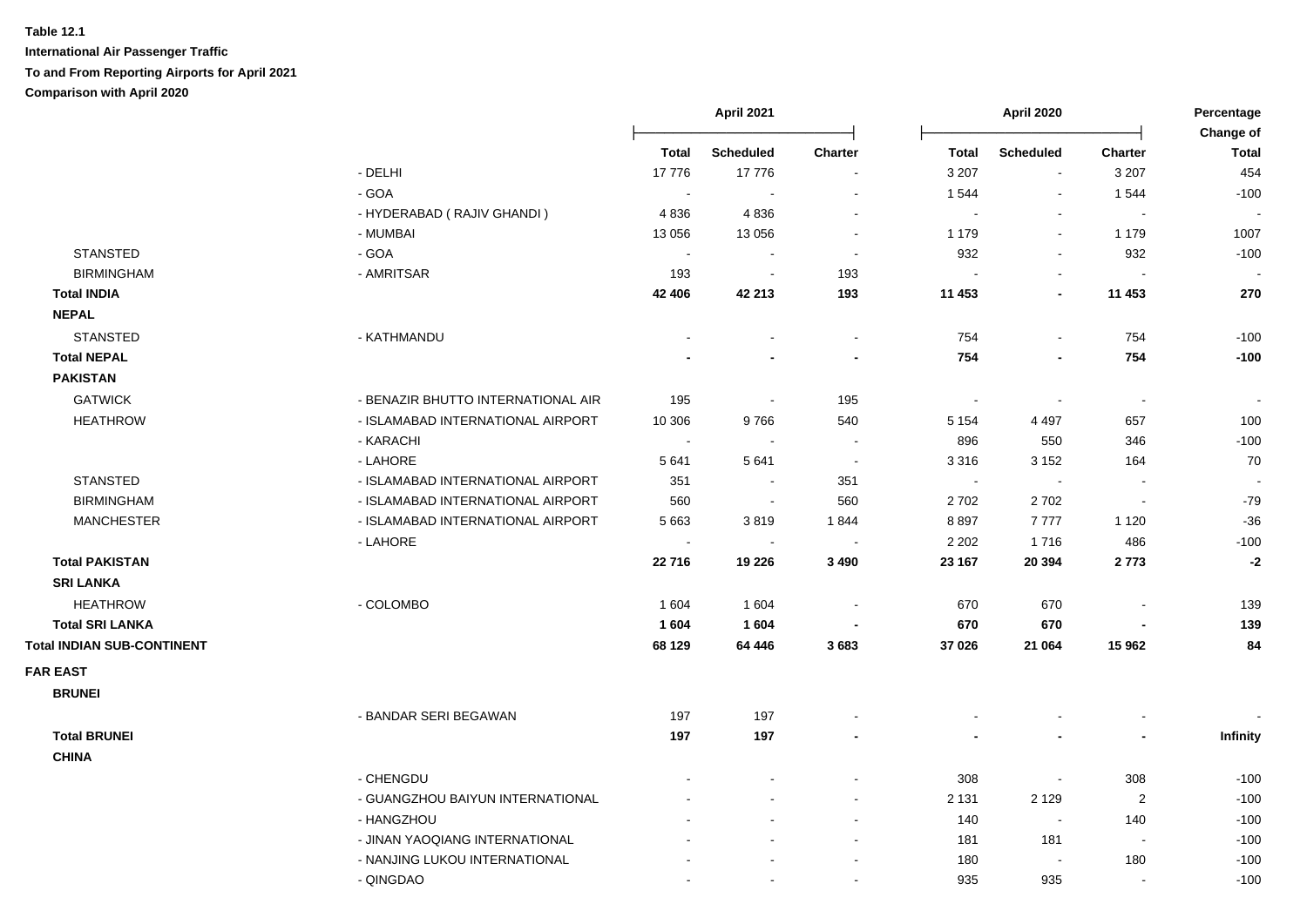|                                         |                            | April 2021     |                  | April 2020               |              |                          | Percentage<br>Change of  |                |
|-----------------------------------------|----------------------------|----------------|------------------|--------------------------|--------------|--------------------------|--------------------------|----------------|
|                                         |                            | <b>Total</b>   | <b>Scheduled</b> | Charter                  | <b>Total</b> | <b>Scheduled</b>         | <b>Charter</b>           | <b>Total</b>   |
|                                         | - SHANGHAI (PU DONG)       | $\blacksquare$ | $\blacksquare$   | $\sim$                   | 2 4 7 7      | 2 4 7 7                  | $\blacksquare$           | $-100$         |
| <b>Total CHINA</b>                      |                            |                |                  | $\overline{\phantom{a}}$ | 6 3 5 2      | 5722                     | 630                      | $-100$         |
| <b>HONG KONG</b>                        |                            |                |                  |                          |              |                          |                          |                |
|                                         | - HONG KONG (CHEK LAP KOK) | 7667           | 7667             | $\sim$                   | 3685         | 3685                     | $\blacksquare$           | 108            |
| <b>MANCHESTER</b>                       | - HONG KONG (CHEK LAP KOK) | $\blacksquare$ |                  |                          | 144          | 144                      |                          | $-100$         |
| <b>Total HONG KONG</b>                  |                            | 7667           | 7667             | $\blacksquare$           | 3829         | 3829                     |                          | 100            |
| <b>JAPAN</b>                            |                            |                |                  |                          |              |                          |                          |                |
| <b>HEATHROW</b>                         | - NAGOYA                   | 26             | 26               | $\sim$                   |              |                          | $\overline{\phantom{a}}$ | $\blacksquare$ |
|                                         | - OSAKA (KANSAI)           | 54             | 54               |                          |              |                          |                          | $\sim$         |
|                                         | - TOKYO (HANEDA)           | 4 2 1 4        | 4 2 1 4          | $\sim$                   | 2683         | 2683                     | L.                       | 57             |
| <b>Total JAPAN</b>                      |                            | 4 2 9 4        | 4 2 9 4          |                          | 2683         | 2683                     |                          | 60             |
| <b>MALAYSIA</b>                         |                            |                |                  |                          |              |                          |                          |                |
|                                         | - KUALA LUMPUR (SEPANG)    | 723            | 658              | 65                       | 3 2 7 7      | 3 2 7 7                  | $\blacksquare$           | $-78$          |
| <b>Total MALAYSIA</b>                   |                            | 723            | 658              | 65                       | 3 277        | 3 2 7 7                  | ٠                        | $-78$          |
| <b>PHILIPPINES</b>                      |                            |                |                  |                          |              |                          |                          |                |
| <b>GATWICK</b>                          | - MANILA                   |                |                  | $\sim$                   | 514          | $\overline{\phantom{a}}$ | 514                      | $-100$         |
| <b>HEATHROW</b>                         | - MANILA                   |                |                  | $\sim$                   | 1923         | 1 0 9 6                  | 827                      | $-100$         |
| <b>Total PHILIPPINES</b>                |                            |                |                  | $\blacksquare$           | 2 4 3 7      | 1 0 9 6                  | 1 3 4 1                  | $-100$         |
| <b>REPUBLIC OF KOREA</b>                |                            |                |                  |                          |              |                          |                          |                |
|                                         | - SEOUL (INCHEON)          | 796            | 796              |                          | 3583         | 3583                     | L.                       | $-78$          |
| <b>Total REPUBLIC OF KOREA</b>          |                            | 796            | 796              |                          | 3 5 8 3      | 3583                     |                          | $-78$          |
| <b>SINGAPORE</b>                        |                            |                |                  |                          |              |                          |                          |                |
|                                         | - SINGAPORE                | 8 4 3 5        | 8 4 3 5          | $\sim$                   | 1 1 6 2      | 1 1 6 2                  | $\mathbf{r}$             | 626            |
| <b>Total SINGAPORE</b>                  |                            | 8 4 3 5        | 8 4 3 5          |                          | 1 1 6 2      | 1 1 6 2                  | $\blacksquare$           | 626            |
| <b>TAIWAN</b>                           |                            |                |                  |                          |              |                          |                          |                |
| <b>GATWICK</b>                          | - TAIPEI                   | $\sim$         | $\blacksquare$   |                          | 123          | 123                      | $\overline{a}$           | $-100$         |
| <b>HEATHROW</b>                         | - TAIPEI                   | 296            | 296              |                          | 479          | 479                      |                          | $-38$          |
| <b>Total TAIWAN</b>                     |                            | 296            | 296              |                          | 602          | 602                      | $\blacksquare$           | $-51$          |
| <b>THAILAND</b>                         |                            |                |                  |                          |              |                          |                          |                |
|                                         | - BANGKOK SUVARNABHUMI     | 1 504          | $\blacksquare$   | 1 504                    | 1 5 6 2      | 1562                     | $\blacksquare$           | $-4$           |
| <b>Total THAILAND</b><br><b>VIETNAM</b> |                            | 1504           | $\blacksquare$   | 1 5 0 4                  | 1562         | 1562                     | $\blacksquare$           | -4             |
|                                         | - HANOI                    | 319            | 319              |                          | 205          | 205                      |                          | 56             |
| <b>Total VIETNAM</b>                    |                            | 319            | 319              |                          | 205          | 205                      | $\blacksquare$           | 56             |
|                                         |                            |                |                  |                          |              |                          |                          |                |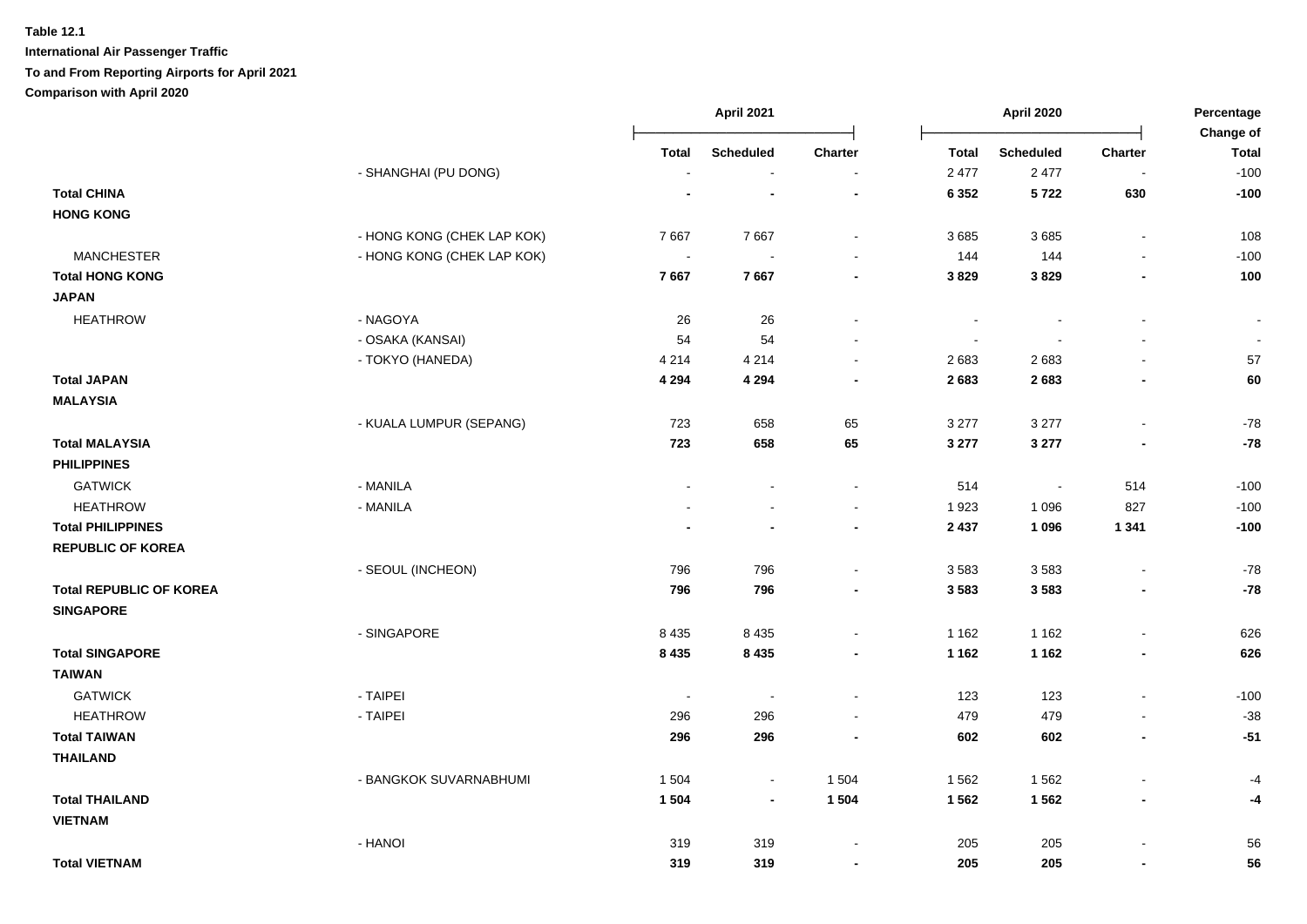**Table 12.1 International Air Passenger Traffic**

**To and From Reporting Airports for April 2021**

**Comparison with April 2020**

|                                 |                                             |                | <b>April 2021</b> |         | April 2020     |                  | Percentage<br>Change of  |                          |
|---------------------------------|---------------------------------------------|----------------|-------------------|---------|----------------|------------------|--------------------------|--------------------------|
|                                 |                                             | <b>Total</b>   | <b>Scheduled</b>  | Charter | <b>Total</b>   | <b>Scheduled</b> | Charter                  | <b>Total</b>             |
| <b>Total FAR EAST</b>           |                                             | 24 231         | 22 662            | 1569    | 25 692         | 23 7 21          | 1971                     | $-6$                     |
| <b>AUSTRALASIA</b>              |                                             |                |                   |         |                |                  |                          |                          |
| <b>AUSTRALIA</b>                |                                             |                |                   |         |                |                  |                          |                          |
|                                 | - DARWIN                                    | 207            | 207               |         | $\blacksquare$ |                  |                          | $\overline{\phantom{a}}$ |
|                                 | - MELBOURNE                                 |                |                   |         | 511            | 511              |                          | $-100$                   |
|                                 | - PERTH (AUSTRALIA)                         |                |                   |         | $\overline{1}$ | $\overline{1}$   |                          | $-100$                   |
|                                 | - SYDNEY                                    |                |                   |         | 2 2 7 7        | 2 2 7 7          |                          | $-100$                   |
| <b>Total AUSTRALIA</b>          |                                             | 207            | 207               |         | 2789           | 2789             |                          | $-93$                    |
| <b>Total AUSTRALASIA</b>        |                                             | 207            | 207               |         | 2789           | 2789             |                          | $-93$                    |
| <b>CANADA</b>                   |                                             |                |                   |         |                |                  |                          |                          |
| <b>CANADA</b>                   |                                             |                |                   |         |                |                  |                          |                          |
|                                 | - MONTREAL (DORVAL)                         | $\blacksquare$ | $\blacksquare$    |         | 78             | 78               |                          | $-100$                   |
|                                 | - TORONTO                                   | 5746           | 5746              |         | 5 1 3 2        | 5 1 3 2          |                          | 12                       |
|                                 | - VANCOUVER                                 | $\sim$         | $\sim$            |         | 1577           | 1577             |                          | $-100$                   |
| <b>Total CANADA</b>             |                                             | 5746           | 5746              |         | 6787           | 6787             |                          | $-15$                    |
| <b>Total CANADA</b>             |                                             | 5746           | 5746              |         | 6787           | 6787             |                          | $-15$                    |
|                                 |                                             |                |                   |         |                |                  |                          |                          |
| <b>UNITED STATES OF AMERICA</b> |                                             |                |                   |         |                |                  |                          |                          |
| <b>USA</b>                      |                                             |                |                   |         |                |                  |                          |                          |
|                                 | - ATLANTA                                   | 4 1 8 3        | 4 1 8 3           |         | 792            | 792              |                          | 428                      |
|                                 | - BOSTON                                    | 2 4 3 3        | 2 4 3 3           |         | 1 3 2 1        | 1 3 2 1          |                          | 84                       |
|                                 | - CHARLOTTE                                 | 2 4 9 5        | 2 4 9 5           |         | $\sim$         | $\blacksquare$   | $\overline{\phantom{a}}$ |                          |
|                                 | - CHICAGO (O'HARE)                          | 4812           | 4812              |         | 1773           | 1773             |                          | 171                      |
|                                 | - DALLAS/FORT WORTH                         | 5 5 8 4        | 5 5 8 4           |         | 2723           | 2723             | $\blacksquare$           | 105                      |
|                                 | - FORT LAUDERDALE                           | $\sim$         |                   |         | 225            | $\blacksquare$   | 225                      | $-100$                   |
|                                 | - HOUSTON                                   | 1 140          | 1 1 4 0           |         | $\sim$         | $\sim$           | $\overline{\phantom{a}}$ |                          |
|                                 | - LOS ANGELES INTERNATIONAL                 | 5 4 7 7        | 5 4 7 7           | $\sim$  | 4 4 6 3        | 4 2 1 9          | 244                      | 23                       |
|                                 | - MIAMI INTERNATIONAL                       | 5685           | 5685              | $\sim$  | 3 4 4 3        | 2947             | 496                      | 65                       |
|                                 | - NEW YORK (JF KENNEDY)                     | 12 118         | 12 118            | $\sim$  | 2015           | 2015             | $\blacksquare$           | 501                      |
|                                 | - NEW YORK (NEWARK)                         | 3782           | 3782              | $\sim$  | 1789           | 1789             |                          | 111                      |
|                                 | - PHILADELPHIA INTERNATIONAL                | 1466           | 1466              | $\sim$  | $\sim$         | $\blacksquare$   |                          |                          |
|                                 | - SAN FRANCISCO                             | 1 3 3 9        | 1 3 3 9           |         | 162            | 162              |                          | 727                      |
|                                 | - SEATTLE (TACOMA)<br>- WASHINGTON (DULLES) | 1815<br>5019   | 1815<br>5 0 1 9   |         | 295<br>1 2 9 8 | 295<br>1 2 9 8   |                          | 515<br>287               |
| <b>BIGGIN HILL</b>              | - WASHINGTON (DULLES)                       |                |                   |         | $\overline{4}$ |                  | $\overline{4}$           | $-100$                   |
| EAST MIDLANDS INTERNATIONAL     | - BANGOR                                    |                |                   |         | $\,8\,$        | $\sim$           | 8                        | $-100$                   |
|                                 |                                             |                |                   |         |                |                  |                          |                          |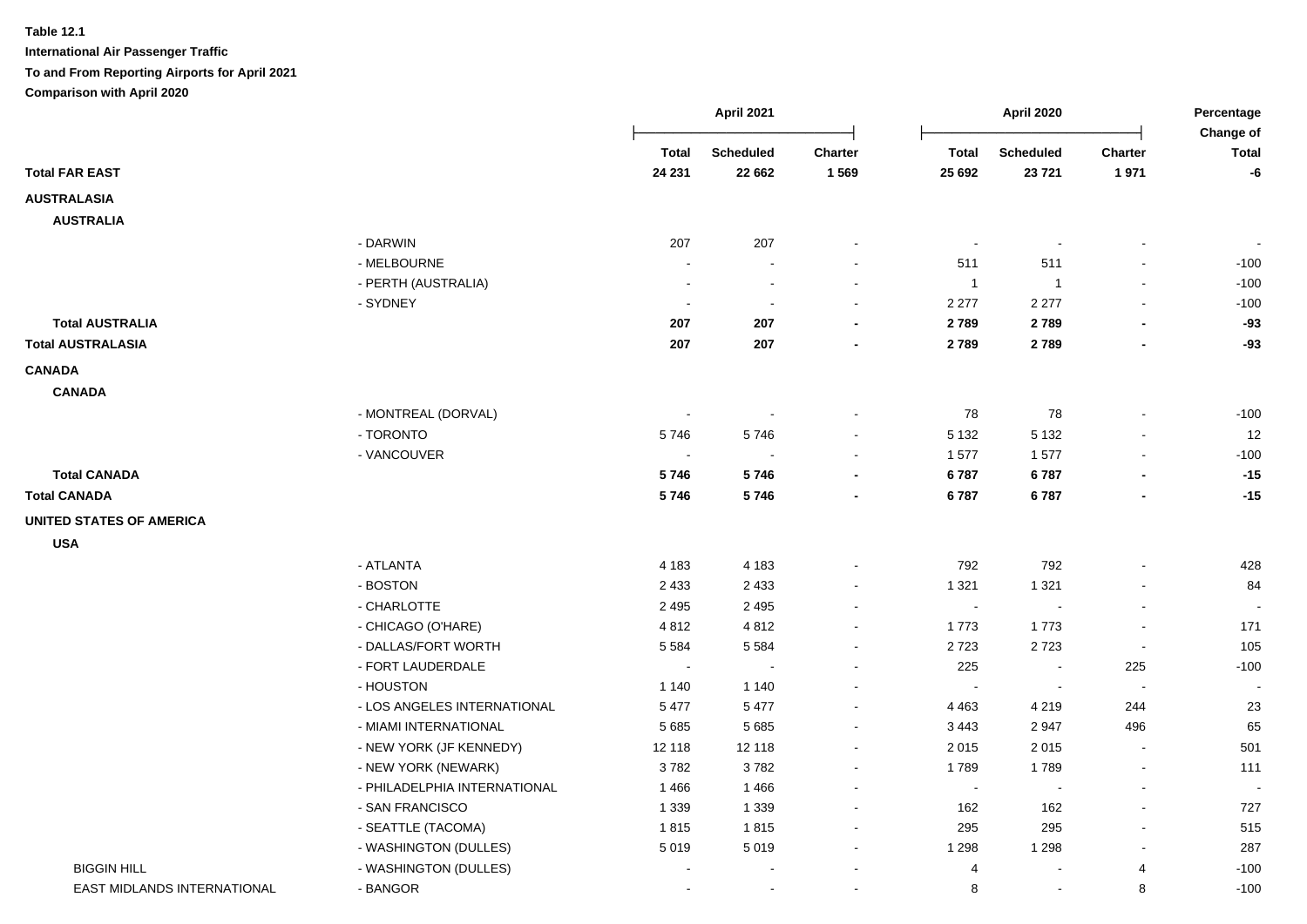|                                       |                                |                          | April 2021       |                | April 2020     |                          | Percentage<br>Change of      |                          |
|---------------------------------------|--------------------------------|--------------------------|------------------|----------------|----------------|--------------------------|------------------------------|--------------------------|
|                                       |                                | <b>Total</b>             | <b>Scheduled</b> | Charter        | <b>Total</b>   | <b>Scheduled</b>         | <b>Charter</b>               | <b>Total</b>             |
| <b>Total USA</b>                      |                                | 57 348                   | 57 348           |                | 20 311         | 19 3 34                  | 977                          | 182                      |
| <b>Total UNITED STATES OF AMERICA</b> |                                | 57 348                   | 57 348           |                | 20 311         | 19 3 34                  | 977                          | 182                      |
| <b>CENTRAL AMERICA</b>                |                                |                          |                  |                |                |                          |                              |                          |
| <b>MEXICO</b>                         |                                |                          |                  |                |                |                          |                              |                          |
| <b>GATWICK</b>                        | - CANCUN                       | 1 2 8 3                  | 1 2 8 3          | $\sim$         | $\blacksquare$ | $\overline{\phantom{a}}$ | $\blacksquare$               | $\overline{\phantom{a}}$ |
| <b>HEATHROW</b>                       | - MEXICO CITY                  | 2 1 7 9                  | 2 1 7 9          |                | 572            | 572                      | $\sim$                       | 281                      |
| EAST MIDLANDS INTERNATIONAL           | - MERIDA                       | $\sim$                   | $\sim$           |                | 51             | $\sim$                   | 51                           | $-100$                   |
| <b>Total MEXICO</b>                   |                                | 3 4 6 2                  | 3 4 6 2          |                | 623            | 572                      | 51                           | 456                      |
| <b>Total CENTRAL AMERICA</b>          |                                | 3 4 6 2                  | 3 4 6 2          |                | 623            | 572                      | 51                           | 456                      |
| <b>SOUTH AMERICA</b>                  |                                |                          |                  |                |                |                          |                              |                          |
| <b>BRAZIL</b>                         |                                |                          |                  |                |                |                          |                              |                          |
| <b>HEATHROW</b>                       | - SAO PAULO (GUARULHOS)        |                          |                  |                | 1 601          | 1 601                    | $\blacksquare$               | $-100$                   |
| <b>Total BRAZIL</b>                   |                                |                          |                  |                | 1 601          | 1 601                    |                              | $-100$                   |
| <b>CHILE</b>                          |                                |                          |                  |                |                |                          |                              |                          |
|                                       | - SANTIAGO DE CHILE            |                          |                  | $\sim$         | 393            | 393                      | $\blacksquare$               | $-100$                   |
| <b>Total CHILE</b>                    |                                |                          |                  |                | 393            | 393                      |                              | $-100$                   |
| <b>ECUADOR</b>                        |                                |                          |                  |                |                |                          |                              |                          |
|                                       | - GUAYAQUIL                    |                          |                  | $\blacksquare$ | 175            | $\sim$                   | 175                          | $-100$                   |
|                                       | - MARISCAL SUCRE INTERNATIONAL |                          |                  |                | 77             | $\sim$                   | 77                           | $-100$                   |
| <b>Total ECUADOR</b>                  |                                |                          |                  |                | 252            | $\blacksquare$           | 252                          | $-100$                   |
| <b>GUYANA</b>                         |                                |                          |                  |                |                |                          |                              |                          |
|                                       | - GEORGETOWN (GUYANA)          | 111                      | $\sim$           | 111            | 38             | $\sim$                   | 38                           | 192                      |
| <b>Total GUYANA</b>                   |                                | 111                      |                  | 111            | 38             | $\blacksquare$           | 38                           | 192                      |
| <b>PERU</b>                           |                                |                          |                  |                |                |                          |                              |                          |
|                                       | - JORGE CHAVEZ INTERNATIONAL   | $\overline{\phantom{a}}$ |                  | $\sim$         | 517            | $\sim$                   | 517                          | $-100$                   |
| <b>Total PERU</b>                     |                                |                          |                  |                | 517            |                          | 517                          | $-100$                   |
| <b>Total SOUTH AMERICA</b>            |                                | 111                      |                  | 111            | 2 8 0 1        | 1994                     | 807                          | $-96$                    |
| <b>CARIBBEAN AREA</b>                 |                                |                          |                  |                |                |                          |                              |                          |
| <b>ANTIGUA AND BARBUDA</b>            |                                |                          |                  |                |                |                          |                              |                          |
| <b>GATWICK</b>                        | - ANTIGUA                      | 1 3 8 4                  | 1 3 8 4          |                |                |                          | $\qquad \qquad \blacksquare$ |                          |
| <b>Total ANTIGUA AND BARBUDA</b>      |                                | 1 3 8 4                  | 1 3 8 4          |                |                | $\blacksquare$           | $\overline{\phantom{a}}$     | Infinity                 |
| <b>BAHAMAS</b>                        |                                |                          |                  |                |                |                          |                              |                          |
| <b>HEATHROW</b>                       | - NASSAU                       |                          |                  |                | 42             |                          | 42                           | $-100$                   |
| <b>Total BAHAMAS</b>                  |                                |                          | $\blacksquare$   |                | 42             | $\blacksquare$           | 42                           | $-100$                   |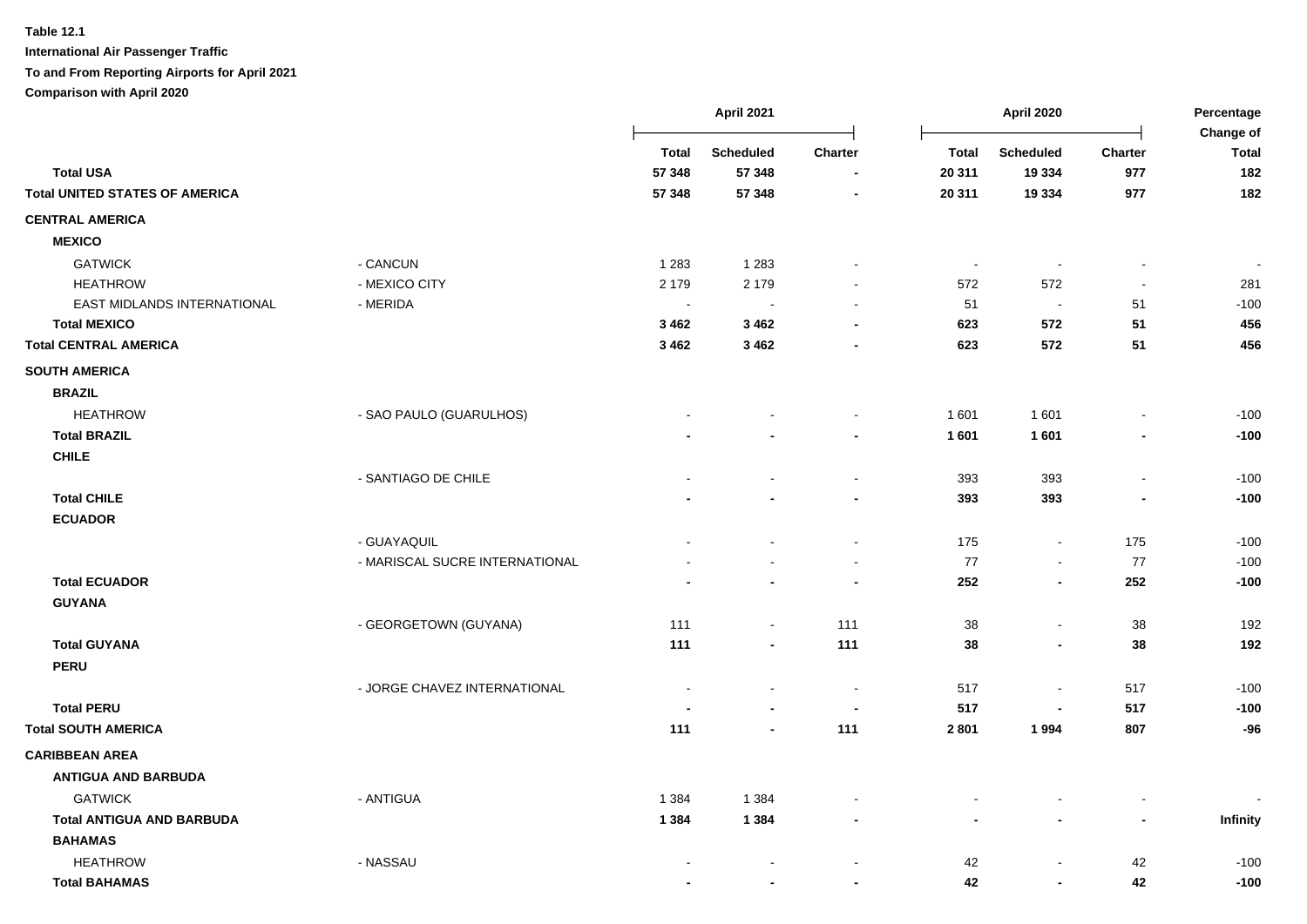|                                       |                        |              | April 2021       |                          | April 2020     |                          |                          | Percentage<br>Change of |  |
|---------------------------------------|------------------------|--------------|------------------|--------------------------|----------------|--------------------------|--------------------------|-------------------------|--|
|                                       |                        | <b>Total</b> | <b>Scheduled</b> | Charter                  | <b>Total</b>   | <b>Scheduled</b>         | Charter                  | <b>Total</b>            |  |
| <b>BARBADOS</b>                       |                        |              |                  |                          |                |                          |                          |                         |  |
|                                       | - BRIDGETOWN           | 1972         | 1972             | $\ddot{\phantom{0}}$     |                |                          |                          |                         |  |
| <b>Total BARBADOS</b>                 |                        | 1972         | 1972             |                          |                |                          | $\blacksquare$           | <b>Infinity</b>         |  |
| <b>BERMUDA</b>                        |                        |              |                  |                          |                |                          |                          |                         |  |
|                                       | - BERMUDA              | 1 3 9 5      | 1 3 9 5          | $\blacksquare$           | 298            | $\blacksquare$           | 298                      | 368                     |  |
| <b>Total BERMUDA</b>                  |                        | 1 3 9 5      | 1 3 9 5          | $\overline{\phantom{a}}$ | 298            | $\overline{\phantom{a}}$ | 298                      | 368                     |  |
| <b>CAYMAN ISLANDS</b>                 |                        |              |                  |                          |                |                          |                          |                         |  |
|                                       | - GRAND CAYMAN         | 539          | 539              | $\blacksquare$           | 293            | $\blacksquare$           | 293                      | 84                      |  |
| <b>Total CAYMAN ISLANDS</b>           |                        | 539          | 539              |                          | 293            | $\blacksquare$           | 293                      | 84                      |  |
| <b>JAMAICA</b>                        |                        |              |                  |                          |                |                          |                          |                         |  |
| <b>GATWICK</b>                        | - KINGSTON             | 764          | 764              | $\blacksquare$           | $\blacksquare$ | $\blacksquare$           | $\blacksquare$           | $\blacksquare$          |  |
| <b>Total JAMAICA</b>                  |                        | 764          | 764              |                          |                | $\overline{\phantom{a}}$ | $\overline{\phantom{a}}$ | Infinity                |  |
| <b>ST LUCIA</b>                       |                        |              |                  |                          |                |                          |                          |                         |  |
|                                       | - ST LUCIA (HEWANORRA) | 421          | 421              |                          |                |                          | $\blacksquare$           |                         |  |
| <b>Total ST LUCIA</b>                 |                        | 421          | 421              | $\overline{\phantom{a}}$ |                | $\overline{\phantom{a}}$ | $\overline{\phantom{a}}$ | Infinity                |  |
| <b>TURKS AND CAICOS ISLANDS</b>       |                        |              |                  |                          |                |                          |                          |                         |  |
| <b>HEATHROW</b>                       | - PROVIDENCIALES       |              |                  | $\sim$                   | 49             | $\blacksquare$           | 49                       | $-100$                  |  |
| <b>Total TURKS AND CAICOS ISLANDS</b> |                        |              |                  |                          | 49             | $\blacksquare$           | 49                       | $-100$                  |  |
| <b>Total CARIBBEAN AREA</b>           |                        | 6 4 7 5      | 6 4 7 5          | $\overline{\phantom{0}}$ | 682            | $\blacksquare$           | 682                      | 849                     |  |
| <b>INDIAN OCEAN ISLANDS</b>           |                        |              |                  |                          |                |                          |                          |                         |  |
| <b>MALDIVE ISLANDS</b>                |                        |              |                  |                          |                |                          |                          |                         |  |
|                                       | - MALE INTERNATIONAL   | 1 6 3 7      | 1637             |                          |                |                          |                          |                         |  |
| <b>Total MALDIVE ISLANDS</b>          |                        | 1 637        | 1637             |                          |                |                          | $\blacksquare$           | Infinity                |  |
| <b>Total INDIAN OCEAN ISLANDS</b>     |                        | 1637         | 1637             |                          |                |                          |                          | Infinity                |  |
| <b>OIL RIGS</b>                       |                        |              |                  |                          |                |                          |                          |                         |  |
| <b>OIL RIGS</b>                       |                        |              |                  |                          |                |                          |                          |                         |  |
| ABERDEEN                              | - OIL RIGS             | 27 492       | $\sim$           | 27 492                   | 21 901         | $\blacksquare$           | 21 901                   | 26                      |  |
| <b>BLACKPOOL</b>                      | - OIL RIGS             |              | $\sim$           | $\sim$                   | 650            | $\mathbf{r}$             | 650                      | $-100$                  |  |
| <b>HUMBERSIDE</b>                     | - OIL RIGS             | 811          | $\sim$           | 811                      | 393            | $\blacksquare$           | 393                      | 106                     |  |
| <b>NORWICH</b>                        | - OIL RIGS             | 5707         | $\sim$           | 5707                     | 3411           | $\blacksquare$           | 3411                     | 67                      |  |
| <b>SCATSTA</b>                        | - OIL RIGS             | $\sim$       | $\sim$           | $\sim$                   | 2 2 5 2        | $\mathbf{r}$             | 2 2 5 2                  | $-100$                  |  |
| <b>SUMBURGH</b>                       | - OIL RIGS             | 5 601        | $\sim$           | 5 601                    | 557            | $\blacksquare$           | 557                      | 906                     |  |
| <b>Total OIL RIGS</b>                 |                        | 39 611       | $\blacksquare$   | 39 611                   | 29 164         | $\blacksquare$           | 29 164                   | 36                      |  |